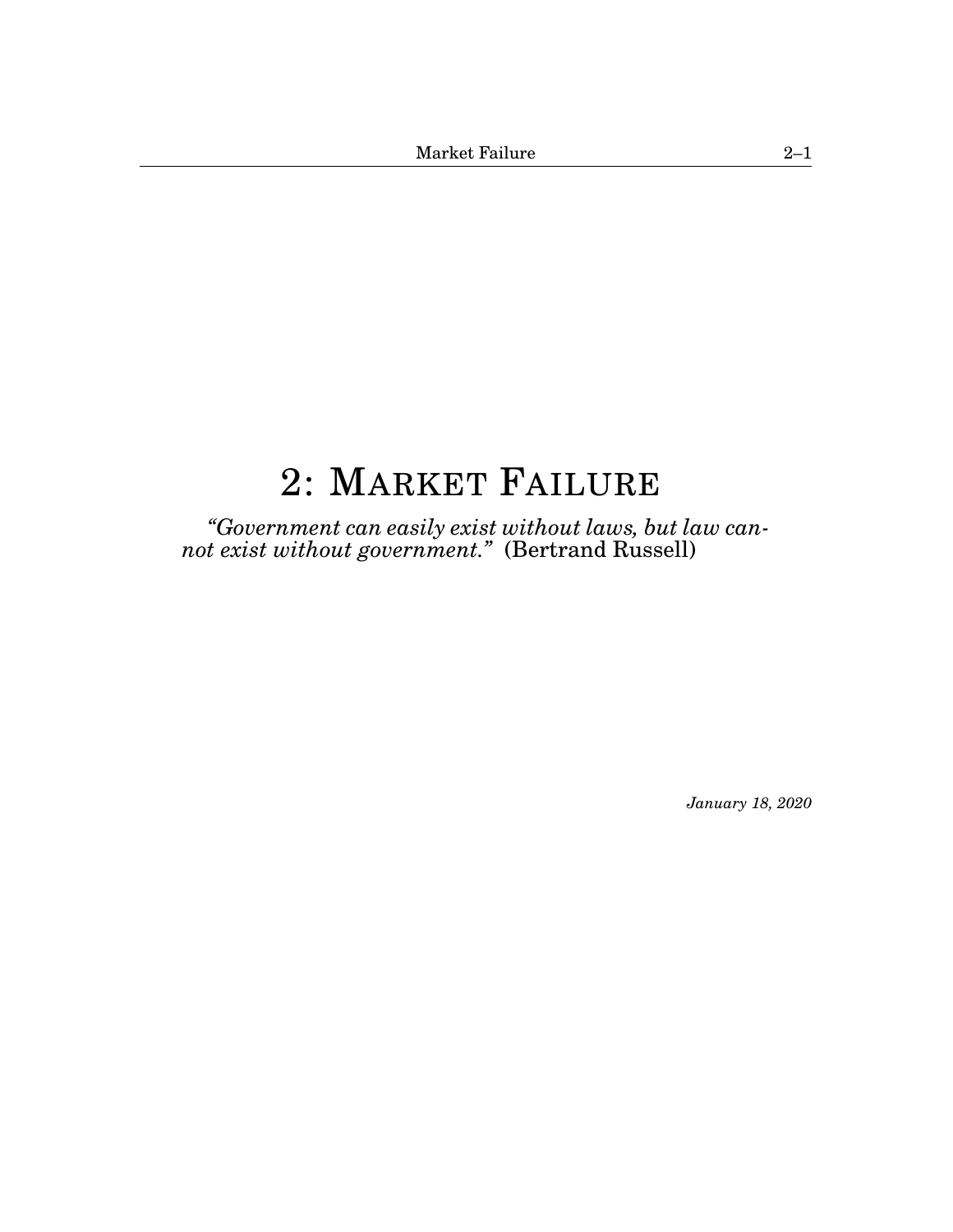# **2.1 Introduction: Markets Work Well**

Markets work well. In competition with each other, businesses bid down prices to cost (given that we include normal profit— the payment to capital in a competitive market— as part of cost) and choose the quality that consumers want. Each firm's effort to maximize its own producer surplus and each consumer's effort to maximize his own consumer surplus leads to total surplus being maximized, as if an Invisible Hand pushed the price to just the right level, where the producer's marginal cost equals the consumer's marginal benefit. If the government uses regulation to impose a different price or quantity, it can help some people, but only by hurting others more. Rent control can help tenants, but only by costing landlords more than the tenants gain.

Our reasoning for why markets work depends, however, on assumptions that while roughly true for most markets are perfectly true for none and sometimes collapse completely. The reasoning that producers would bid down prices in competition against each other, for example, depends on there being more than one producer. If there is a monopoly, the price is not bid down and the reasoning fails. The reasoning that consumers buy from the firms that sell the most cost-effective quality depends on consumers being able to judge quality accurately. If they can't, high-quality producers will lose out to sleazy competitors. These are two examples of **market failure**: situations where the free market does not maximize surplus.

Let us return to Chapter 1's single-transaction case as a running example. Buyer Brown is willing to pay up to \$15 for a bottle of whisky and seller Smith is willing to accept as little as \$8. Our conclusion was that the government should allow the transaction to take place because it benefits both buyer and seller. In this chapter that story will be modified in a number of ways, even though our focus will remain on surplus maximization, rather than on more direct challenges to the equilibrium's optimality such as that Islam forbids the drinking of alcohol as contrary to God's will. Even if you accept surplus maximization, however, things can go wrong in the story of perfect competition, generating market failure and an opportunity for government action to increase total surplus.

# **2.2: Weak Property Rights and Contract Enforcement**

A certain amount of government involvement is helpful, perhaps even necessary, for even laissez faire market transactions to take place. As Chapter 1 noted, if the government is completely hands-off, Brown faces no police if he steals the bottle of whisky from Smith instead of paying. Laws against theft are a form of regulation and a constraint on our liberty, but if Brown can steal the bottle easily he will steal it even if his value is less than Smith's, and surplus will not be maximized. Moreover, Smith uses time, energy and resources to prevent theft and Brown uses time, energy, and resources to overcome that prevention. Buying and selling create transaction costs too, as do the courts and police necessary to suppress theft, but not as high as theft. The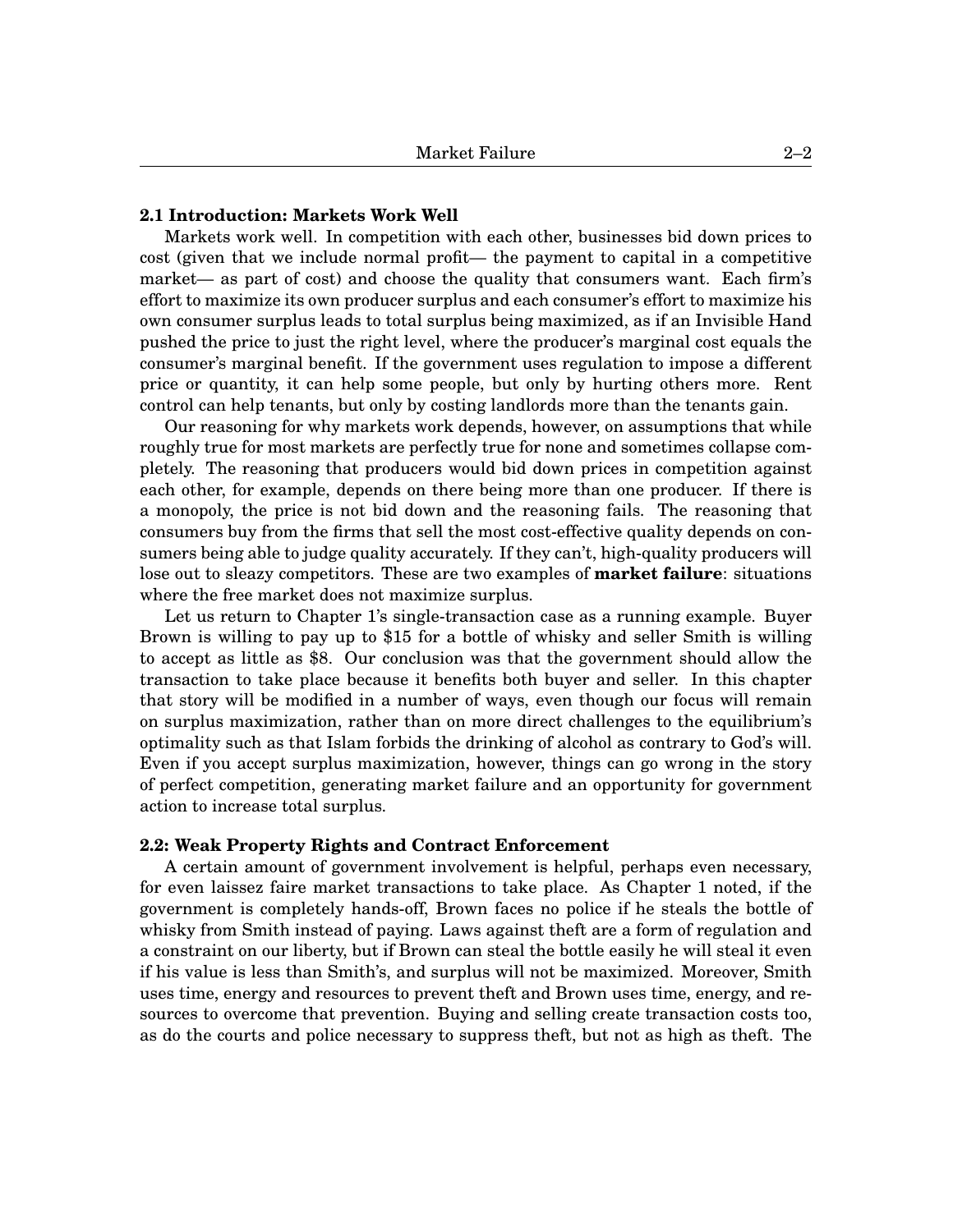government's police are a useful supplement to Smith's private precautions against theft, and the mere threat of punishment reduces Brown's incentive to incur the effort of stealing. In practice we see a mix of ways property rights are enforced, both private precautions—locks, alarms, and handguns– and public precautions—police, courts, and prisons.

The government does more than provide police and courts: it literally "defines property rights." Not only do courts decide who owns property in particular cases, but the law also provides standard terminology in the form of legal definitions. The definition may be simple when it comes to bottles of whisky, but definitions get more intricate when it comes to ownership of corporations, wild animals, and stolen goods. Even for simpler goods, standard definitions make life easier. The holder of a land title that says he owns it "in fee simple" can use the land for his entire life, leave it to heirs, or sell it in fee simple to someone else, without having to worry about what kinds of rights he has over the land. Rather than checking the fine print on the property deed, he can rest assured that he has bought the conventional package of rights.<sup>[1](#page-0-1)</sup>

Particularly important is that property rules award ownership to someone who creates something new. This is most obvious if someone creates a new physical good. If Smith distills whisky using his own labor and supplies, the natural property rule is to give him ownership of that whisky. Otherwise, he will not produce it. The government does not have to give Smith the right to 100% of the whisky he produces to give him reasonable incentives, however, and very few governments do. The usual rule is that Smith has the right to keep most but not all of what he produces, giving up some of it to the government as taxes.

The property rule for another class of goods is that the producer owns them, but only temporarily. This class is **intellectual property**: patent and copyright. If someone comes up with a new idea, rather than a new physical object, the government faces a quandary. If the person has complete and exclusive rights to his idea, he will overcharge others to use it—the problem of market power that we will discuss later. But if he has fewer rights, he has less incentive to come up with new ideas. The compromise is for the creator to own his creation for a limited period of time. A patent gives the inventor of an idea ownership for 20 years, but after that anybody can use it for free. Copyright gives the writer of a book exclusive rights for his lifetime plus 70 years.

<sup>&</sup>lt;sup>1</sup>For an economics-oriented discussion of how the government limits the types of property rights in land, see Thomas W. Merrill .& Henry E. Brown, "Optimal Standardization in the Law of Property: The Numerus Clausus Principle," *Yale Law Journal* (2000).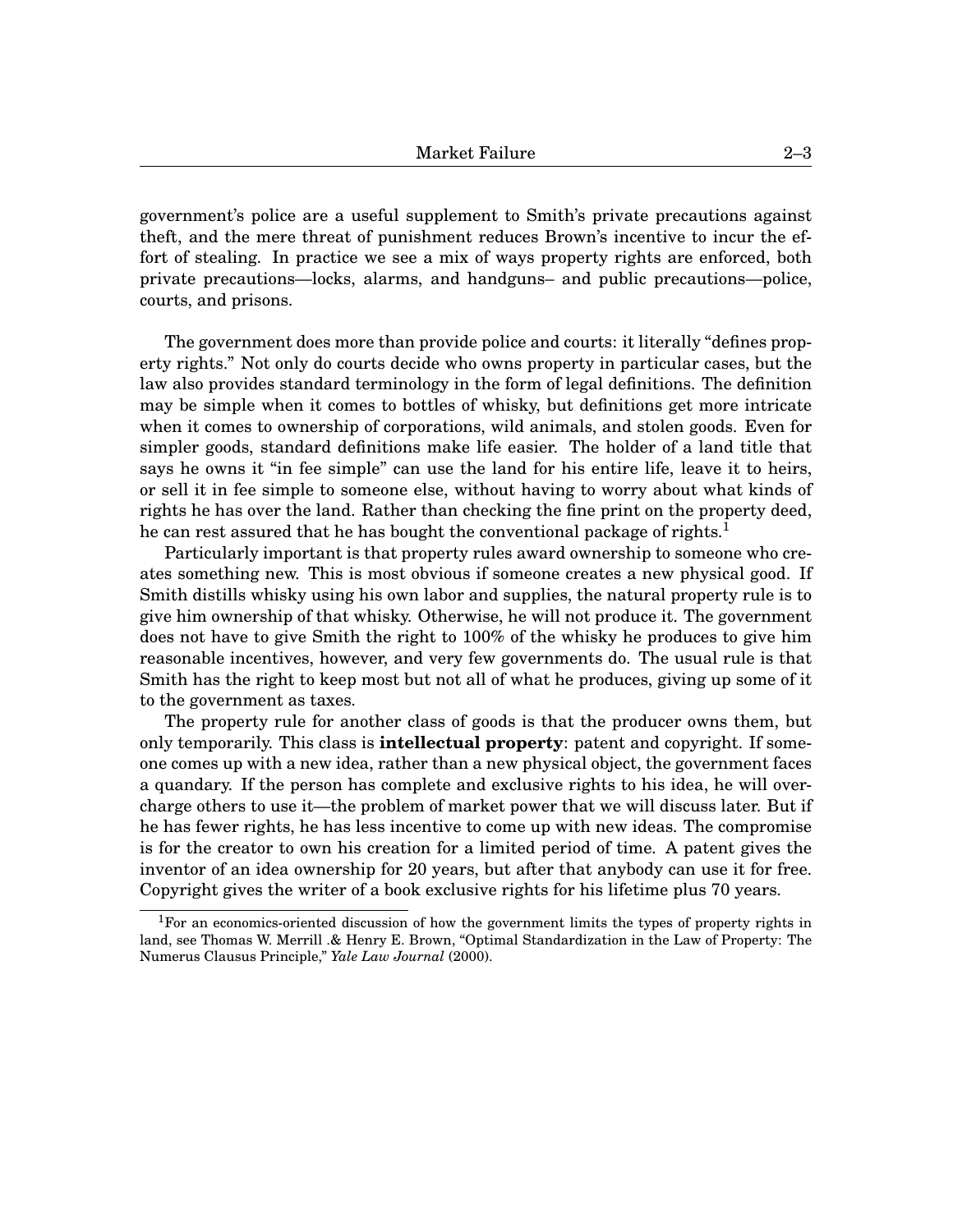### <span id="page-3-0"></span>BOX 2[.1](#page-3-0) SELF-HELP IN PROPERTY RIGHTS

"As thugs have been burning, beating, and stealing their way through London, citizens of that disarmed society had little to defend themselves with as the police were completely overwhelmed.

Desperate Brits are resorting to shopping online for improvised weapons. They are buying Amazon.uk out of baseball bats, billy clubs, and folding shovels. Yesterday, billy clubs saw a 41,000%+ increase in sales, until the item was pulled. Shipping times on their most popular baseball bat (up over 36,000%) slipped to 4-6 weeks. Today, a folding shovel is their new Sports and Leisure top seller, with sales up 239,000% in the past 24 hours! ...

During the Los Angeles riots . . . the police having been overwhelmed, the Korean community banded together to defend their stores and lives against the rioters, even though it was too late for many. Using Korean-language radio, they called for security volunteers."*[a](#page-0-1)*

*a* ["London Rioters Ran Rampant over Disarmed Populace,"](http://legalinsurrection.com/2011/08/london-rioters-ran-rampant-over-disarmed-populace/) *Legal Insurrection* blog  $(2011)$ .

Still other goods are **common property**. This is different from **government property**. A parking place with a parking meter is government property that it leases out to private people for specified amounts of time. A parking place without a meter is common property. Anybody can use it, the rule being first-come-first-served. That is efficient, because in those locations, parking space is so abundant that it isn't worth the transactions cost to make it into private or government property. If, however, demand increases enough, it will become efficient to install parking meters and create property rights. This can even happen if just one person's demand increases enough. In Covina, California Mark Shoff kept five unregistered cars in his driveway plus 43 others in the surrounding streets. His neighbors didn't like the looks of that (the "externality" cause of market failure) or the loss of places to park. They sent him notes and circulated a petition. The county responded by assigning "street sweeping days" to some of the surrounding streets, with ticketing of cars parked over 72 hours. I don't know what happened, but my guess is that Mr. Shoff was willing to drive his cars to new parking spots a block away. After all, it's not good for a car never to be driven. But what regulation would maximize surplus? This was an unusual case, and it did need government intervention, but perhaps the unique response was better than writing a new rule. $^2$  $^2$ 

Property rights need to be established before buying and selling take place, but the

<sup>&</sup>lt;sup>2</sup>"Resident's Car Collection Frustrates Covina Community: Residents Say One Neighbor Owns Nearly 50 Cars that Are Parked Everywhere," *KTLA News* (2010).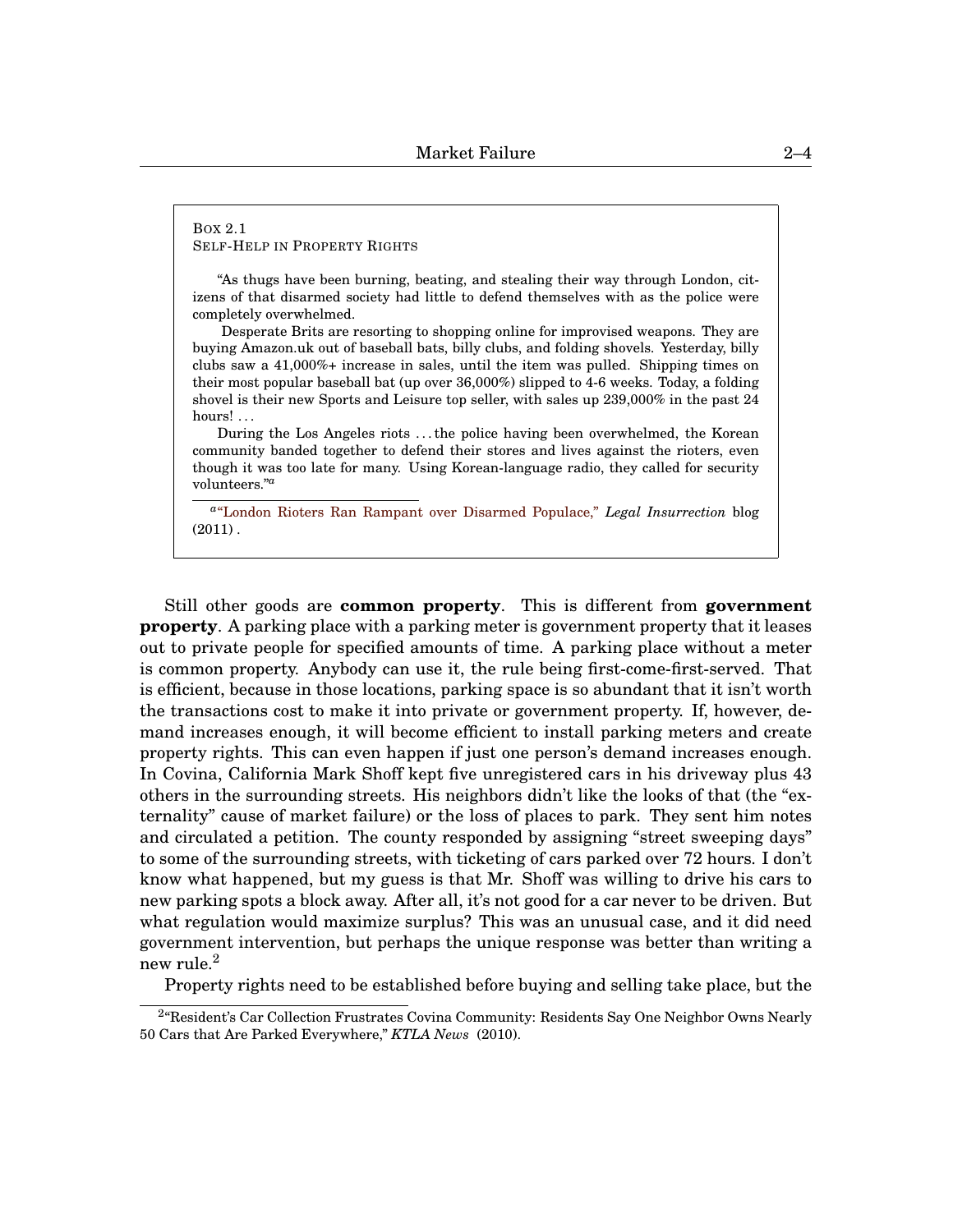trading process also needs laws. Suppose Smith would like for Brown to pay today for a bottle of whisky that Smith will deliver tomorrow. Without a law against breach of contract, Brown will be reluctant to hand over the money, since Smith could just keep it and not deliver. A law must say what happens if Smith violates his promise. The law could be that Smith must refund the money, or that he must deliver the bottle or be jailed, or that he must pay Brown enough to make Brown as happy as delivery would have. Which of these rules maximizes surplus is not clear, but any of them is better than no rule at all.

What matters most for surplus maximization is that there be clear rules about who owns what, and that there be high enough penalties for broken promises. Getting the exact rules right is less important, because people can adapt to imperfect rules. But if nobody is quite sure what the rules are, or who has the power to get what he wants, total surplus falls.

Some people have suggested that private organizations could replace government in defining and protecting property and contract rights. People could sign up with one of various competing "protective organizations'' and pay the organization a yearly fee, a fee similar to taxes but a price rather than a  $\text{tax.}^3$  $\text{tax.}^3$ . The idea is intriguing, but the result would be like having several governments simultaneously without clarity as to which organization's law would prevail or what they would do with their power. While the yearly fees might start out being voluntary, what is to prevent a protective organization from using its police to make them compulsory?

<sup>3</sup>See David Friedman, *The Machinery of Freedom,* 2nd edition (1989) available on the web ungated.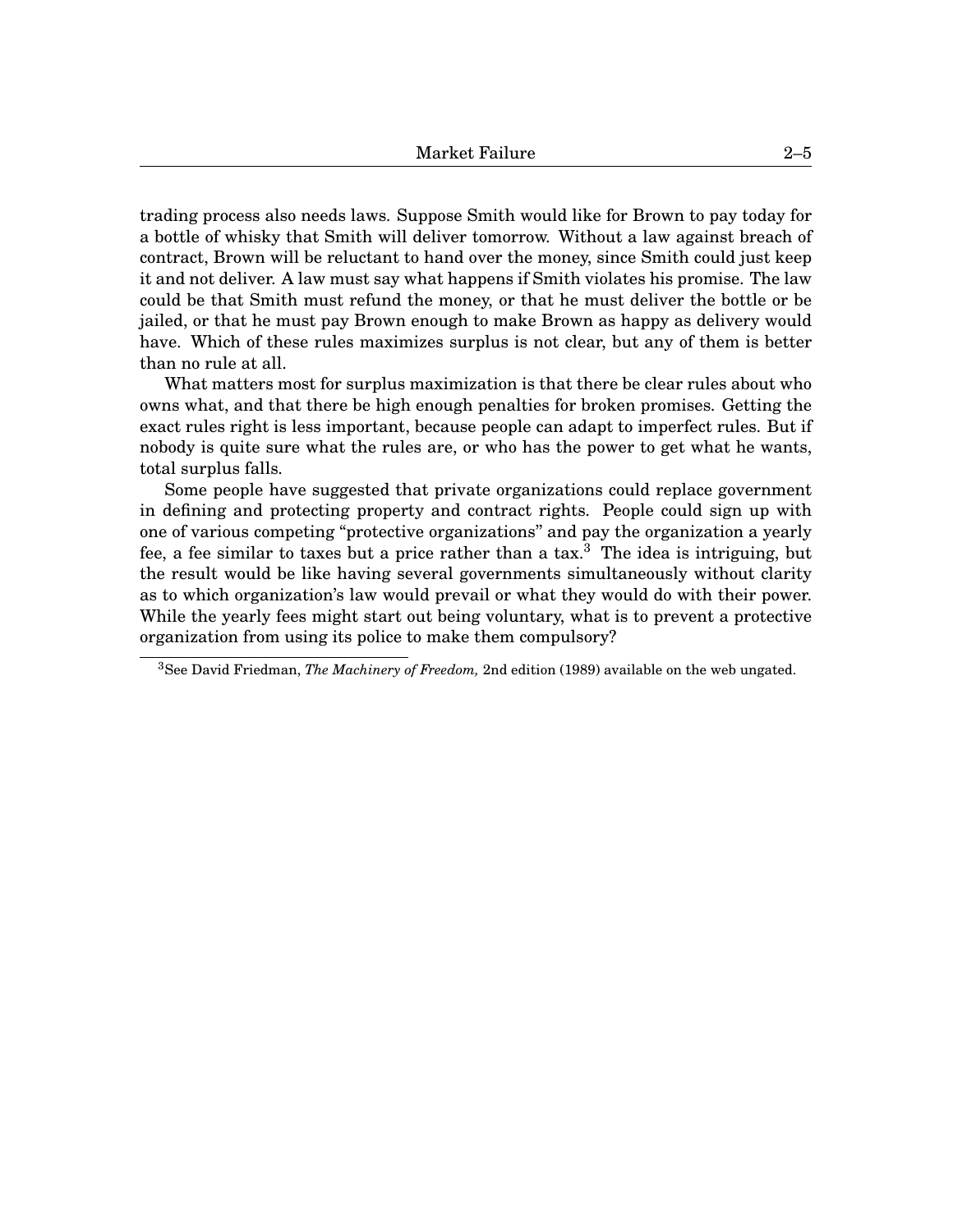### <span id="page-5-0"></span>BOX 2[.2](#page-5-0) THE WORLD BANK'S "DOING B[USINESS](http://www.doingbusiness.org)" PROJECT

The World Bank is an international agency to promote economic development in poor countries. One reason some poor countries stay poor while others grow out of poverty is whether property is protected and contracts enforced. The World Bank measured these things across 190 countries. Here are the May 2019 numbers.

| Country              | Overall<br>Rank | Starting a<br><b>Business</b> | Registering<br>Property | Enforcing<br>Contracts |
|----------------------|-----------------|-------------------------------|-------------------------|------------------------|
|                      |                 |                               |                         |                        |
| New Zealand          |                 | 1                             | 2                       | 23                     |
| Singapore            | 2               | 4                             | 21                      |                        |
| <b>Hong Kong</b>     | 5               | 75                            | 51                      | 31                     |
| Denmark              | 4               | 45                            | 11                      | 14                     |
| <b>United States</b> | 6               | 55                            | 39                      | 17                     |
| Mexico               | 60              | 107                           | 105                     | 43                     |
| Nigeria              | 131             | 105                           | 183                     | 73                     |
| Somalia              | 190             | 188                           | 153                     | 116                    |

The rankings are based on the complexity, time, and cost of the various business activities. Below are some of the entries for contract enforcement.

| Country       | Rank | Score<br>$(100 \text{ best})$ | Time<br>(days) | Cost<br>$(\%$ of claim) |
|---------------|------|-------------------------------|----------------|-------------------------|
| New Zealand   | 23   | 71.5                          | 216            | 27.2                    |
| Denmark       | 14   | 73.9                          | 485            | 23.3                    |
| United States | 17   | 73.4                          | 444            | 30.5                    |
| Mexico        | 43   | 67.0                          | 341            | 33.0                    |
| Nigeria       | 73   | 61.5                          | 399            | 38.9                    |

Even in the United States, enforcing a contract is troublesome. If people know that the courts will enforce contracts at relatively low cost, however, they will keep their promises and actual lawsuits seldom occur.

If the government provides clear rules and enforces them honestly, its overwhelming power provides a background in which people will use voluntary trade instead of deceit or coercion. This benefits everyone in society, both the strong and the weak.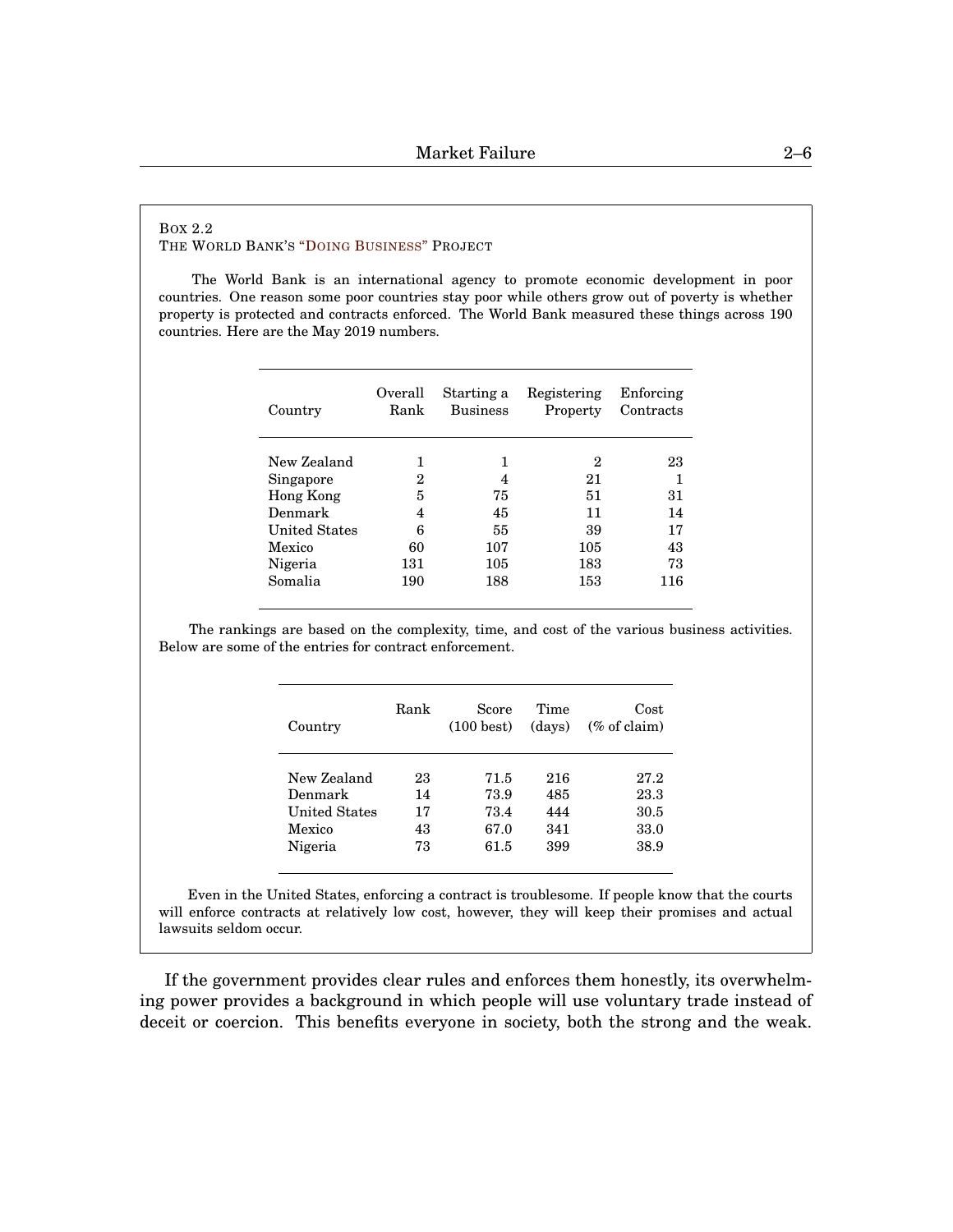The strong have more property to protect and trade, so they have a clear interest in government protection. The weak have less property, but also less ability to protect what they do have, so they rely even more on government protection. Think about which neighorhoods call for police help most often— it the poor neighborhood that has the most victims in need of help. Both strong and weak know that law prevents them from stealing from others, but for both, the benefits of law outweigh the infringement on their liberty.

## **2.3: Monopoly and Market Power**

Government's role in creating property rights and enforcing contracts is easy to accept. We so take it for granted that whoever produces something is the owner that we don't think rules against theft are intrusive. This form of government regulation is more like an essential part of a free market than a restriction. We now come to a different form of market failure, where surplus maximization requires the government to stop someone from freely deciding whether to sell his property. This form is market power.

A monopoly can capture more producer surplus, but at the expense of diminishing total surplus. Monopoly welfare losses arise from these inefficient attempts to capture surplus. The loss may arise either from the attempt to become a monopoly (as in the expense of lobbying the government for a monopoly), from the attempt to exploit the monopoly, as in the administrative costs of price discrimination, or from **the allocative inefficiency of monopoly**—the "triangle loss" since it shows up as a triangle on surplus diagrams.

The easiest way to think about market power is in terms of monopoly, but the problem is broader than that. A firm has **market power** whenever the demand curve facing that firm individually is downward sloping instead of flat. If firm with market power raises its price, it loses some but not all of its customers. In particular, it can raise its price above marginal cost, which is what creates inefficiency.

In a perfectly competitive market of very small firms selling an identical product, firms do not have market power. Any firm that raises its price will lose 100% of its sales—the demand facing it is **perfectly elastic**, perfectly price-sensitive. This is true even though the market demand curve slopes down and is not perfectly elastic. The reason is that the market demand curve shows what happens to quantity demanded when the market price rises, which happens when all sellers raise their price simultaneously. The demand curve facing one firm shows what happens to the quantity demanded from that one firm if only that firm raises its price. If just one firm raises its price and all the others do not, that firm loses all of its sales.

In the real world, almost all firms have market power in the short run, but if the demand facing the firm is sufficiently elastic—that is, sensitive enough to price—then the firm has so little choice over its price that we can ignore market power. If a firm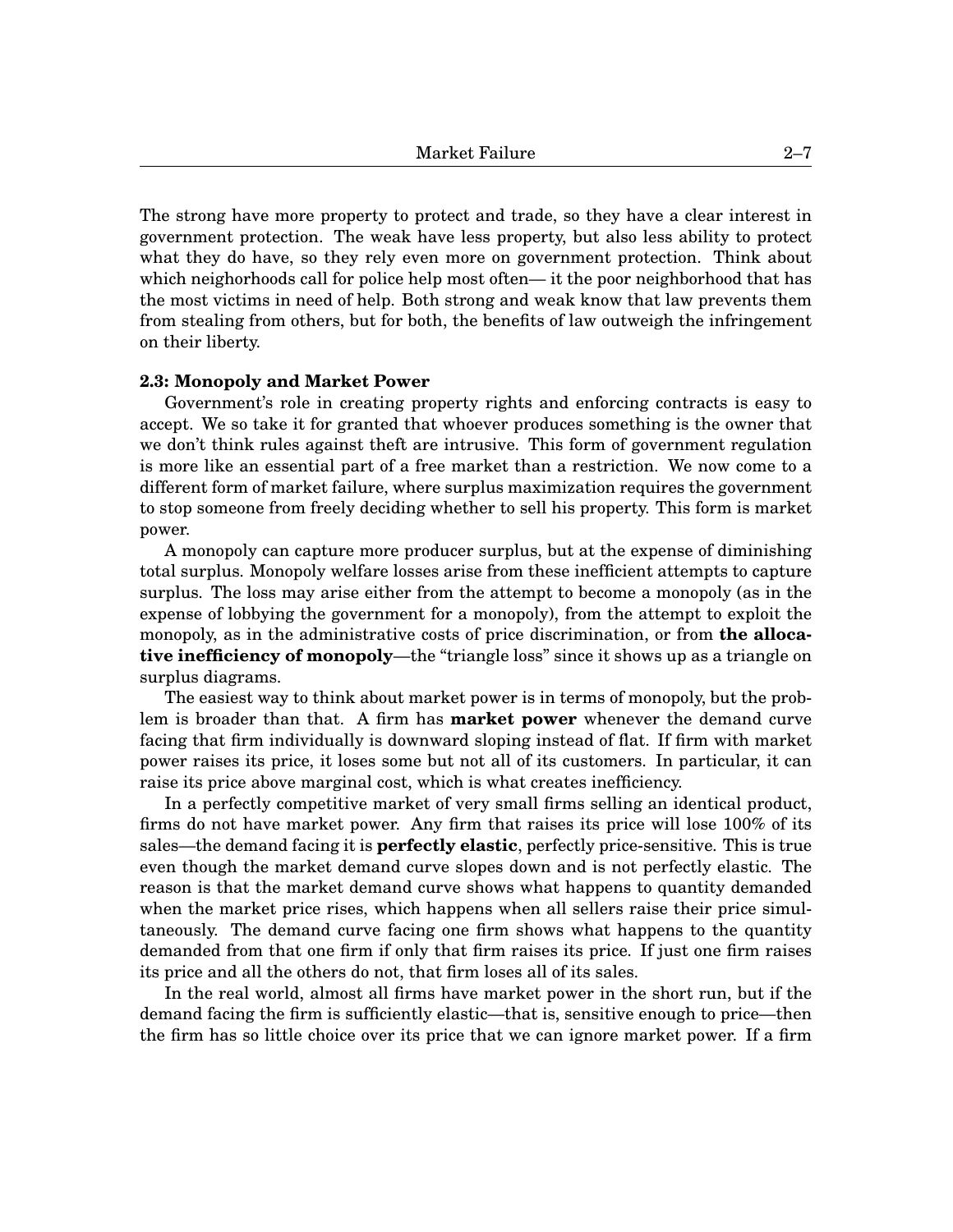would lose 90% of its sales if it raised its price 10% above its competitors' prices, then that firm does not need to spend a lot of energy on optimal pricing strategies; it should focus on cost reduction and output decisions. If the firm has a distinct product or market niche, on the other hand, or if it is literally a monopoly, on the other hand, then it will think about manipulating the price and we have to worry about market failure.

Surplus analysis shows the size of a monopoly's allocative inefficiency. Figure 2.2 shows an industry with a flat supply curve and a downward sloping demand curve. We will use flat supply curves in this chapter for simplicity, returning to upward-sloping supply curves in later chapters. A flat supply curve is realistic for many industries, though by no means all. It is appropriate when most firms in the industry use the same technology, so as industry



output rises, marginal cost does not. The flatness indicates **perfectly elastic supply** (perfectly price-sensitive supply): even a slight increase in the market price will elicit a tremendous outpouring of additional quantity, as the price comes to exceed the marginal cost of most suppliers, and even a slight price decline reduces the quantity drastically, as it makes production unprofitable. Real-world industries are not so extreme, but the flat supply curve is a good simplification for looking at any industry with drastic supply responses.

Figure 2[.1](#page-7-0) shows what happens when there are not many competing suppliers, just one: the monopoly. The supply curve is not a supply curve, properly speaking. It is the marginal cost curve of the one company. The company would be foolish to charge a price equal to marginal cost. Instead it will choose a higher price, labelled  $P_0$  here, re-

<span id="page-7-0"></span>sulting in the quantity *Q*0.

Consumer surplus is the triangle A above the price  $P_0$  and below the demand curve. Producer surplus is the rectangle B that is above the supply curve but below the price  $P_0$ .

The government can do better than the market by imposing the price ceiling  $P_1$ . Producer surplus would fall to zero, since  $P_1$  is the minimum price the monopoly would accept to sell its product. Consumer surplus would become the triangle A+B+C between the  $P_1$  price line and the demand curve, Producers have lost area B, but consumers have gained even more, area B+C.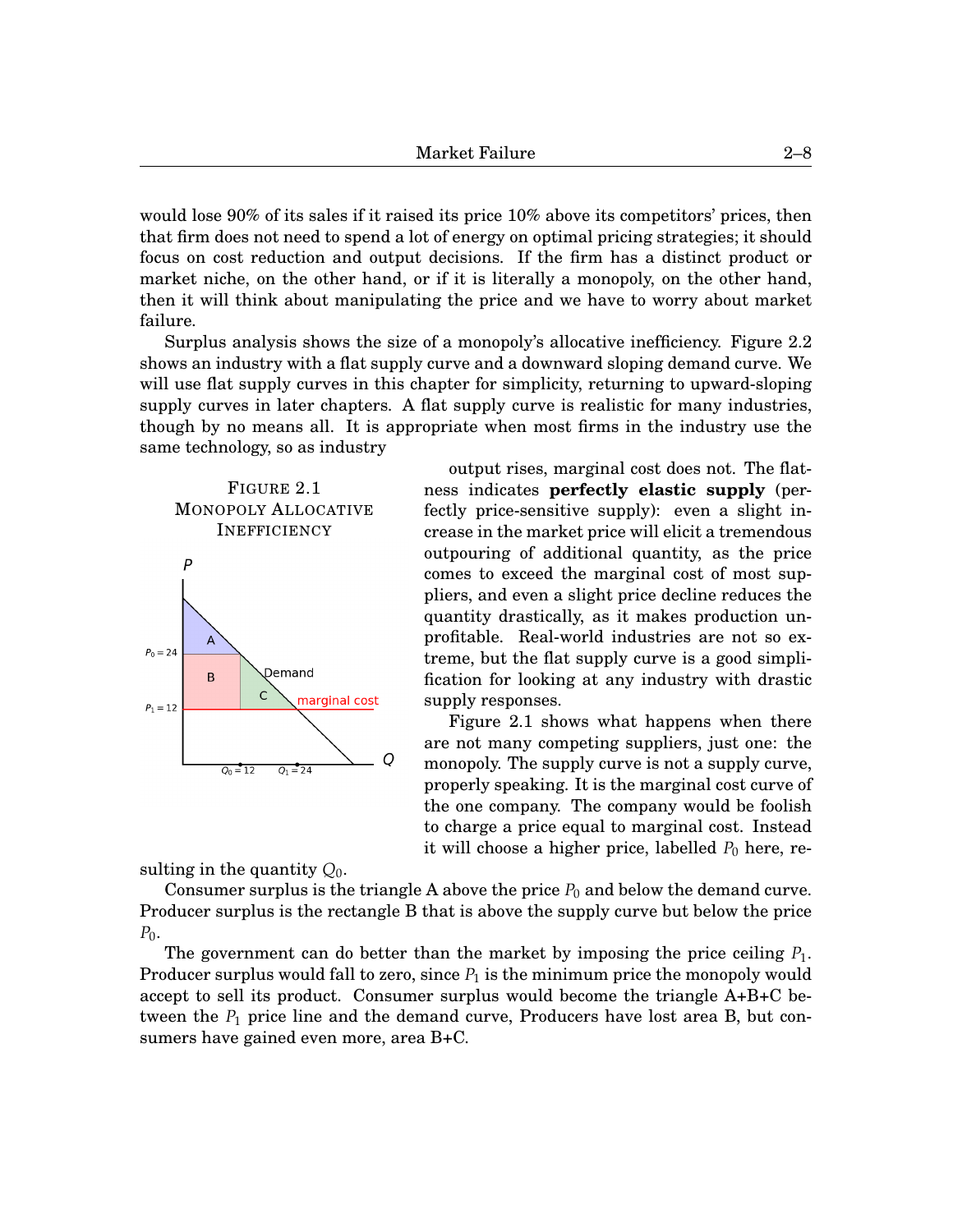$CS_0 = A$  $PS_0 = B$  $TS_0 = A + B$  $CS_1 = A + B + C$  $PS_1 = 0$  $TS_1 = A + B + C$ 

Reducing the price helps consumers more than it hurts the monopoly because the monopoly's high price was a deliberate sacrifice of sales to low-valuing customers in order to increase the price paid by high-valuing customers. The consumer surplus of the low-valuing customers falls to zero (since they don't

make a purchase), but the monopoly doesn't make any profit from them, so the fall in consumer surplus is a complete social loss.

## **Other Problems Created by Monopoly**

Allocative inefficiency is not the only problem created by monopoly. Monopoly profits are a little like the profits from theft, because the process of creating a monopoly requires effort that transfers surplus from one person to another without creating new surplus— the classic article is titled, "The Welfare Costs of Tariffs, Monopolies, and Theft" (Gordon Tullock, *Economic Inquiry*, 5(3): 224–232, June 1967). Whether by merging existing firms in an industry, lobbying for a law that knocks out one's competitors, or illegal violence to scare off other firms, the creator has to spend time and effort to get his monopoly.

In the years around 1900, J. P. Morgan exerted his considerable talents to creating monopolies by giant mergers of existing companies. U.S. Steel was his biggest creation, put together in a massive deal that merged Andrew Carnegie's dominant steel firm with a number of others. Carnegie had followed a business strategy of high volume and low prices, so his departure into the world of philanthropy ended price wars (he spent the rest of his life giving away his buy-out money to charitable causes). Morgan's deal was profitable for him and the steel companies, but it reduced surplus rather than creating it, not just because it raised the price of steel but because it consumed the attention of investment bankers who could otherwise have been doing deals that created surplus instead of moving it around.

A second problem with monopoly is the transactions cost of extracting consumer surplus. Even if someone has a created a monopoly by driving out all competition, he still faces the problem of trying to make each consumer pay the maximum possible for a given product. If Smith is the only seller of whisky to Brown, then the two of them have a bargaining problem in deciding where the price would be between the \$8 that is the least Smith will accept and the \$15 that is the most Brown will pay. Possibly the entire \$7 will be eaten up by the bargaining costs as they waste time haggling back and forth; if Brown spend \$1.90 of his time getting the price \$2 higher, he ends up better off. Even when bargaining is not one-to-one, firms with market power can find it worthwhile to spend much of their effort on clever pricing scheme to extract extra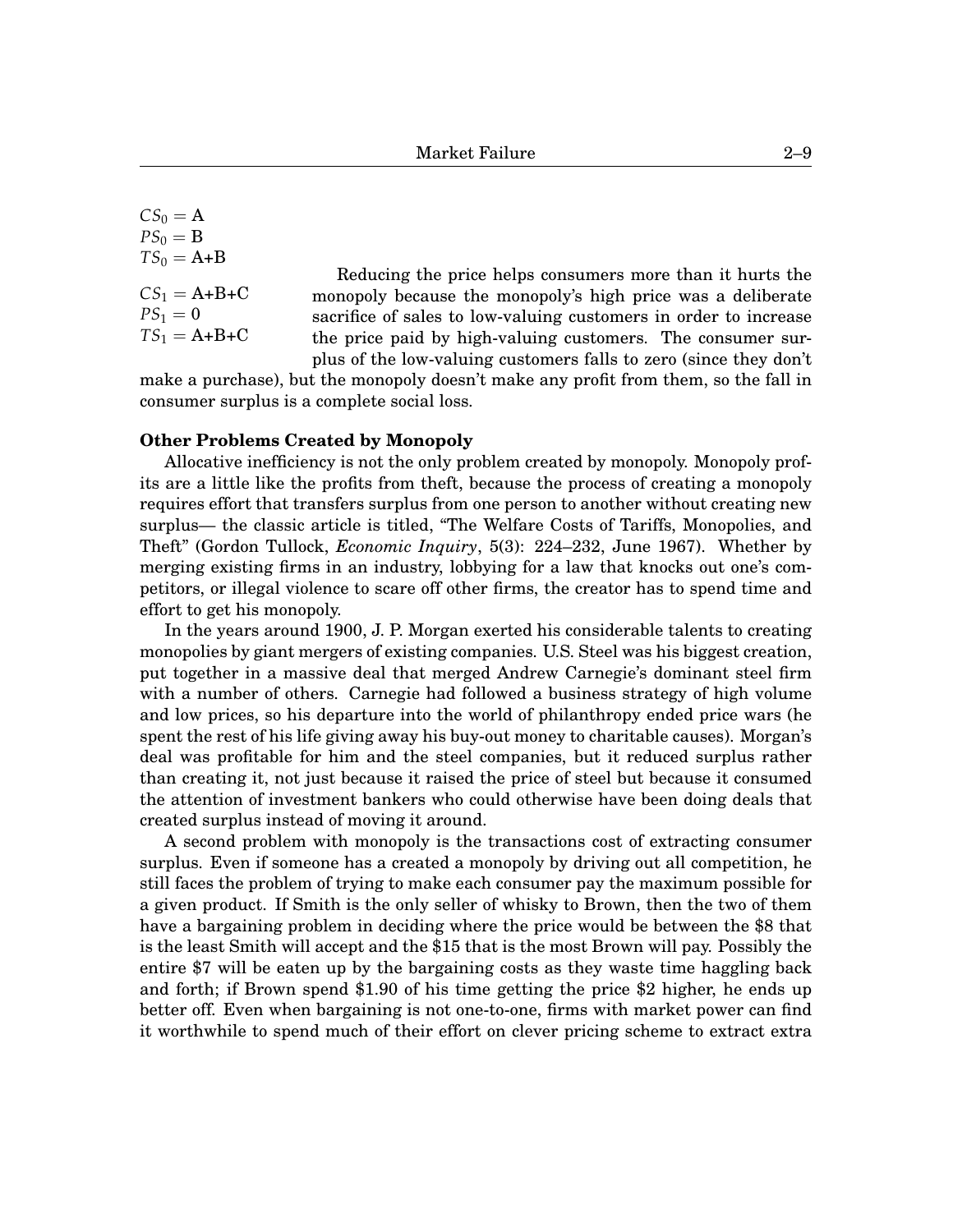consumer surplus rather than on producing new surplus to sell.

A third problem with monopoly is that it might increase production cost. It isn't clear why monopolies should have higher costs. One might think that firms in industries so competitive that their survival depends on cost-cutting would have lower costs than a monopoly which can survive even if it is fat and lazy, but that logic has a catch. The catch is that a monopoly, like a competitive firm, prefers high profits to low profits, and so prefers low costs to high. Firms aren't literally "fat and lazy" as people are, and a monopoly's shareholders have no incentive to settle for low profits to save their employees effort. Thus, the cost disadvantage of monopolies is not clear.

Yet though the monopoly's desire for low costs may be just as great as the competitive firm's, its ability to control costs might be less. Consider how company executives are rewarded. Shareholders of a competitive firm can compare the company president's performance to presidents at other firms. A monopoly cannot. As a result, the compet-itive firm can punish or reward its executives more effectively than a monopoly.<sup>[4](#page-0-1)</sup>

In addition, if different firms have different technologies or innovate in different ways, keeping all but one firm out of the market will restrict the opportunity for innovations to spread in the industry. A monopoly may owe its monopoly position not to its superior product and cost but to an accident of luck or to its talent for excluding other firms from the market. If several firms compete, on the other hand, any one of them with a cost advantage will tend to grow and ideas can diffuse from one firm to another.

The most important kinds of regulation justified by monopoly are public utility regulation and anti-trust laws. The technology of electricity distribution is such that it is best that one firm provide the service, but important to prevent it from doing so at such a high price the people are discouraged from using electricity. In other industries the technology makes the simultaneous operation of many firms feasible, but regulation is necessary to prevent firms from making agreements not to compete.

## **2.4: Poor Information**

Economists have realized increasingly that solving information problems is central to a successful economy. The surplus maximization argument for free markets assumes that everyone in the economy is well-informed about the value of the goods being exchanged. Otherwise, the parties try to take advantage of their private information. As with market power, effort goes into extracting surplus from each other rather into producing new goods. In addition the wrong transactions may take place, not just too few transactions.

Information can be imperfect in many ways. Not all of them create market failure. We would not say that the American economy of 1900 had market failure because

<sup>4</sup>See Farrell, Joseph, "Monopoly Slack and Competitive Rigor: A Simple Model," in *Readings in Games and Information*, Eric Rasmusen, ed., Oxford: Blackwell Publishing (2001) [http://www.rasmusen.org/GI/reader/farrell.](http://www.rasmusen.org/GI/reader/farrell.pdf) [pdf](http://www.rasmusen.org/GI/reader/farrell.pdf).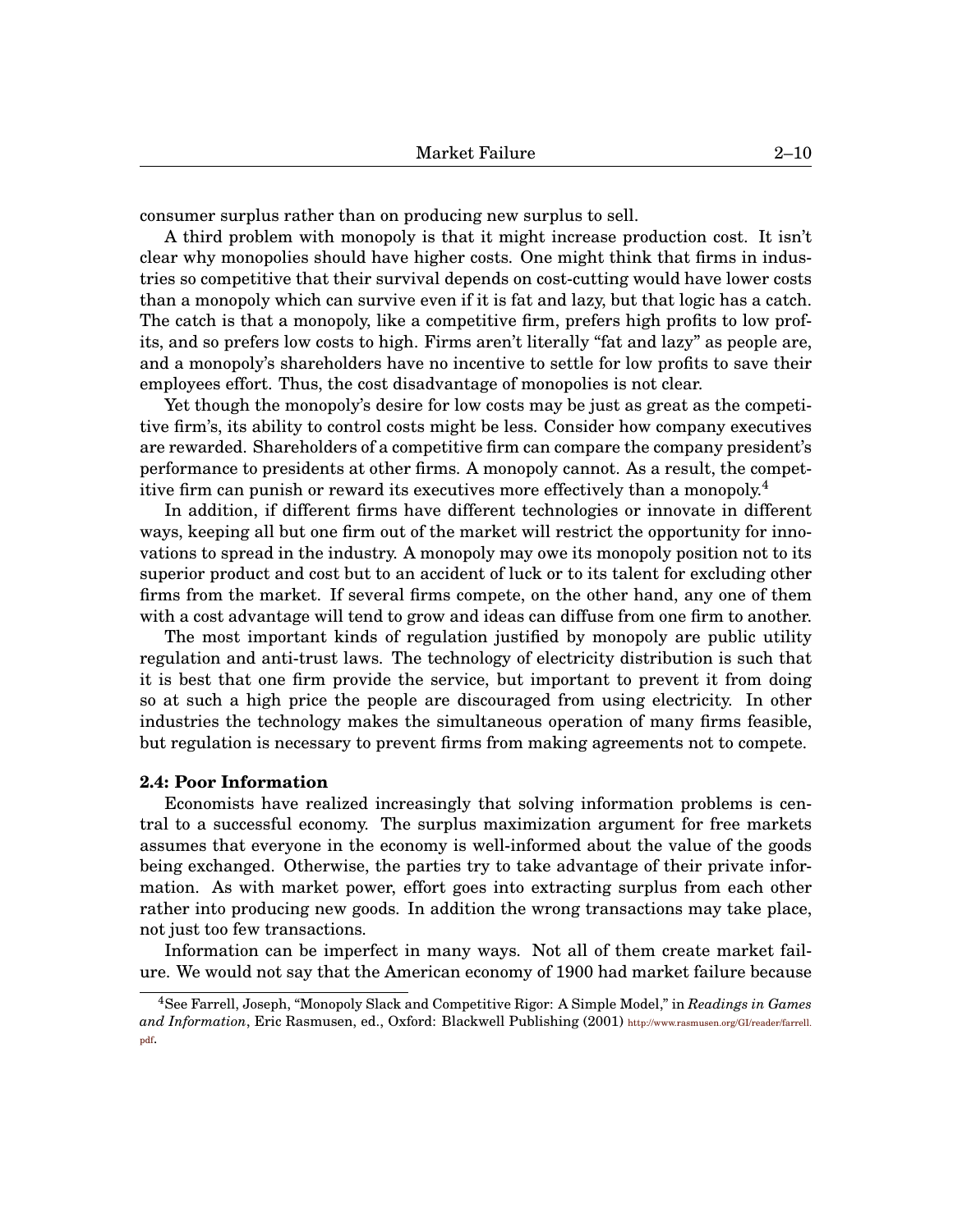there was imperfect information on how to make personal computers. Even a wellfunctioning market is limited by available technology and information about future events. Imperfect information creates market failure when it interferes with the right transactions taking place, not when output is low because of poor technology. Such interference happens in many ways, and has been the subject of a vast scholarly liter- $ature.<sup>5</sup>$  $ature.<sup>5</sup>$  $ature.<sup>5</sup>$ 

Asymmetric information about product quality is one important category of imperfect information. If Smith claims he is selling whisky, but Brown cannot tell in advance of the sale whether it is really whisky or is colored water, one of two problems arises.

First, if Brown buys colored water, his value is not \$15, but \$0, and surplus has not been maximized. To be sure, the colored water would have had zero value even if Smith had kept it, but they've incurred some transaction cost in making the worthless transaction, and since Brown bought the colored water instead of making a genuine surplus-increasing trade with someone else, the lost opportunity is a big cost.

Second, if Brown is more sophisticated, he will realize that Smith's whisky cannot be trusted because it might just be colored water. Brown will not buy at all because Smith's promises lack credibility. When there are no laws against fraud, honest merchants lose because consumers lack confidence in the market.

Starting a new business is always difficult, but especially if reputation is the only basis for consumer trust. In the absence of government regulation of fraudulent new products, innovation is stifled because consumers do not know whether it is safe and effective.[6](#page-0-1)

A related obstacle is that consumers often do not know what they want exactly and would like to delegate this task. Delegating to a business is hazardous if the business makes a profit from selling the products it recommends. The government may have purer motives. Thus, the government requires technical safety features on cars, a minimum level of safety that consumers rely on.

Another large category arises from the difficulty of observing effort, choice of action, and performance. Recall that one of the problems of a monopoly was in getting an executive to make the right choices when the shareholders cannnot compare him with executives at other firms. The asymmetric information is that the monopoly's president knows what maximizes profits, but the shareholders don't, and he will keep his information concealed to avoid some unwanted task such as firing mediocre but well-meaning mid-level executives. This is known as a **principal-agent problem**, because the principal (the shareholders) cannot control his agent (the president).

Still another category of imperfect information involves poor information about the

<sup>5</sup> See Rasmusen, Eric *Games and Information: An Introduction to Game Theory*, 4th edition (2005, 1st edition, 1989) for references (partly available online.

<sup>6</sup>See "Scores of TGI Fridays in New Jersey busted for selling caramel-colored rubbing alcohol as topshelf scotch in statewide crackdown dubbed Operation Swill," *Mail Online* (2013).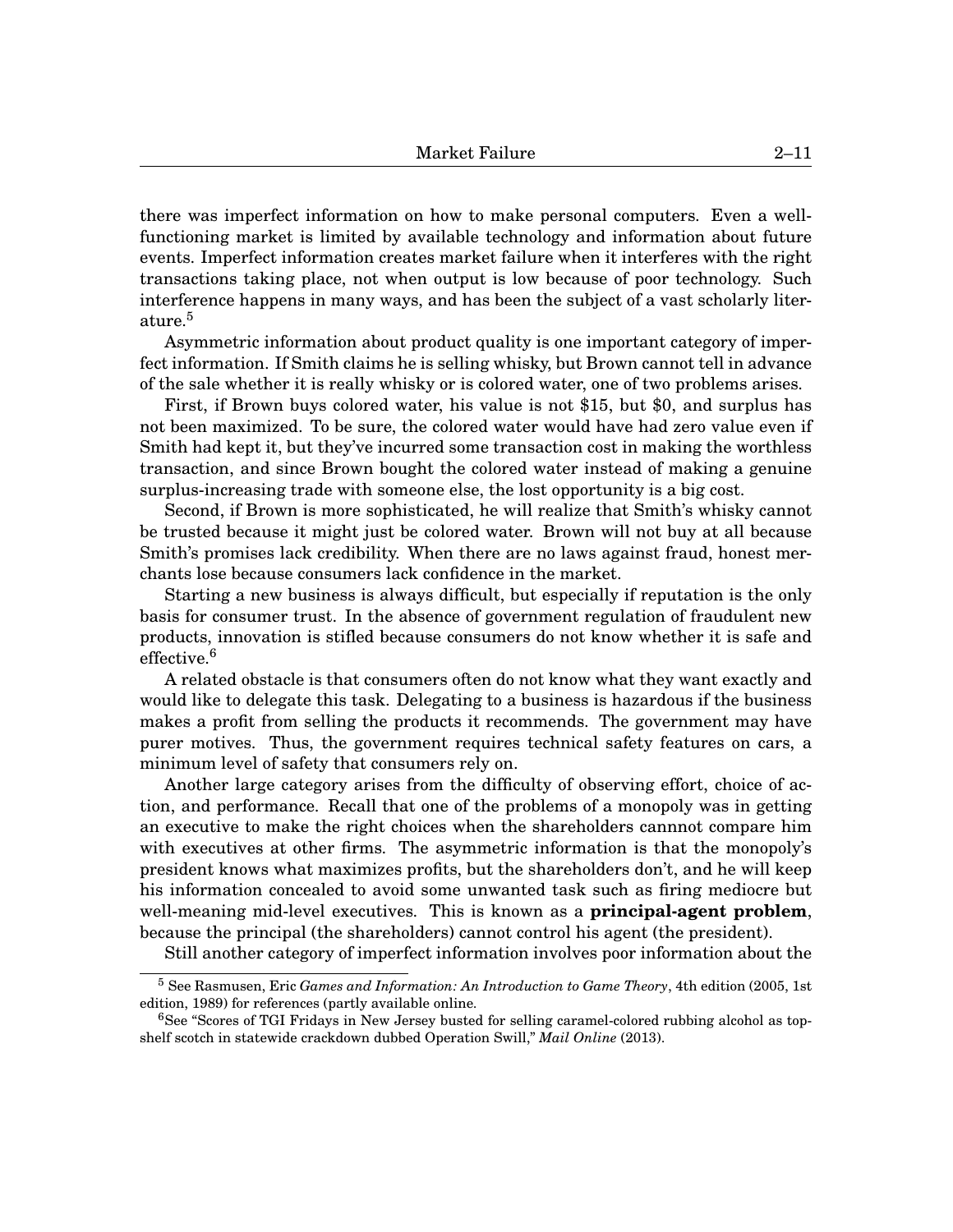markets themselves. Suppose a market has one hundred competing sellers but some consumers only know about one of them. Those consumers effectively face a monopoly, because the lucky seller can get away with raising its price despite being one of a hundred. When consumers need to search for prices and learn about different sellers, they may end up buying from the wrong seller or buying the wrong product.

Imperfect information is also the category under which bad decisionmaking is usually placed. Does a consumer who buys a magical spell as a cure for cancer have poor information, or is he just foolish? Either way, his beliefs about the product are wrong and he pays more than his true value. Either way, government regulation could help. Whether unethical businesses take advantage of poor information or poor reasoning, penalties on their bad behavior raises surplus and protects ethical businesses from competition with the unethical. Exactly how to regulate, however, may depend on whether the problem is ignorance or stupidity.<sup>[7](#page-0-1)</sup> If someone is ignorant, informing him fixed his problem; if he is stupid, one may have to make the decision for him.

Exactly how to apply surplus analysis to poor information depends on the context. Let's go through one example. In Figure 2[.2,](#page-12-0) vitamin pills are sold by a competitive industry with perfectly elastic supply. Information is poor. Consumers overestimate the value of vitamins, so the demand curve they use in their decisions has too high a willingness to pay. How valuable a good is to a consumer is partly a matter of personal taste and income, but in Figure 2[.2](#page-12-0) consumers' scientific knowledge is wrong and if they were better informed they would not pay as much. Someone willing to pay \$9/bottle based on his mistaken information would only pay \$6 if he were told the truth, someone who is willing to pay \$6 would only pay \$3, and so forth.

If consumers have good information, then their maximum willingness to pay is also their true value of the product. Thus, if they have good information their **demand curve**—their maximum willingness to pay—is the same as their **marginal benefit curve**—the value they receive from the product once they consume it, given their personal tastes and the other things they are consuming. When information is poor, we need to distinguish between the demand curve and the marginal benefit curve, because they differ. In Figure 2[.2,](#page-12-0) the marginal benefit curve is always below the demand curve.

<sup>7</sup>My language is, of course, hyperbolic (*Hyperbole*: Saying something in an extravagant or exaggerate way without intending the listener to take it literally; a figure of speech.)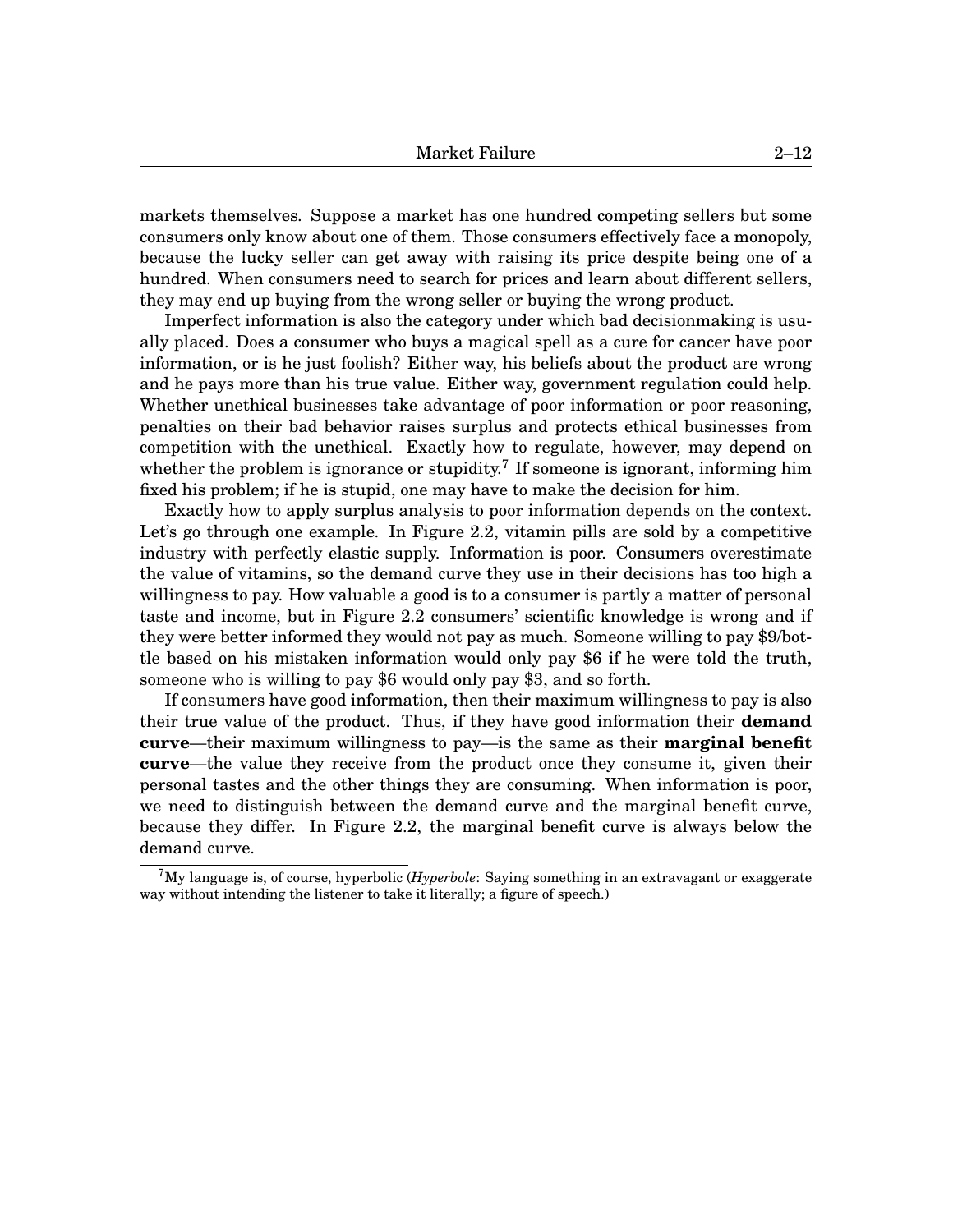<span id="page-12-0"></span>

 $CS_0 = B - E$  $PS_0 = 0$  $TS_0 = B - E$ 

The effect of imperfect information is that we use the demand curve to find the equilibrium price, but the marginal benefit curve to calculate the surplus. The laissez faire price and quantity are  $P_0$  and  $Q_0$  in Figure 2[.2](#page-12-0) because that is where quantity supplied and quantity demanded equal each other. At the quantity *Q*0, however (remember, it is the quantity traded that is crucial for efficiency, not the price), the price on the marginal benefit curve is only  $V_0$ , less than the  $P_0$  consumers are paying. The true value of the  $Q_0$ th vitamin pill bottle is only  $V_0$ , and the consumer is buying it only because he is misinformed. His surplus is negative— it is  $V_0 - P_0$ . To find the total consumer surplus, keep in mind that we are looking for the excess of consumer value, given by the value curve, over the price paid, which is  $P_1$ . For quantities in the interval between 0 and *Q*1, consumer surplus is positive— area B. For quantities in the interval between *Q*<sup>1</sup> and *Q*0, consumer surplus is negative—area -E, because consumer value is less than the price paid. Total consumer surplus under laissez faire is B-E. The consumer surplus does not include areas A+C+D+E. One might call that "imaginary consumer surplus," because it is consumer surplus that the uninformed consumers expect to get but don't actually receive because they've overestimated the value. What about producer surplus? Despite the fact that consumers are overpaying for vitamins, producer surplus is zero, because the price exactly equals the minimum sellers would accept. Seller volume and revenue is greater than it would be if consumers were well-informed, but seller profit is zero because sellers bid the price down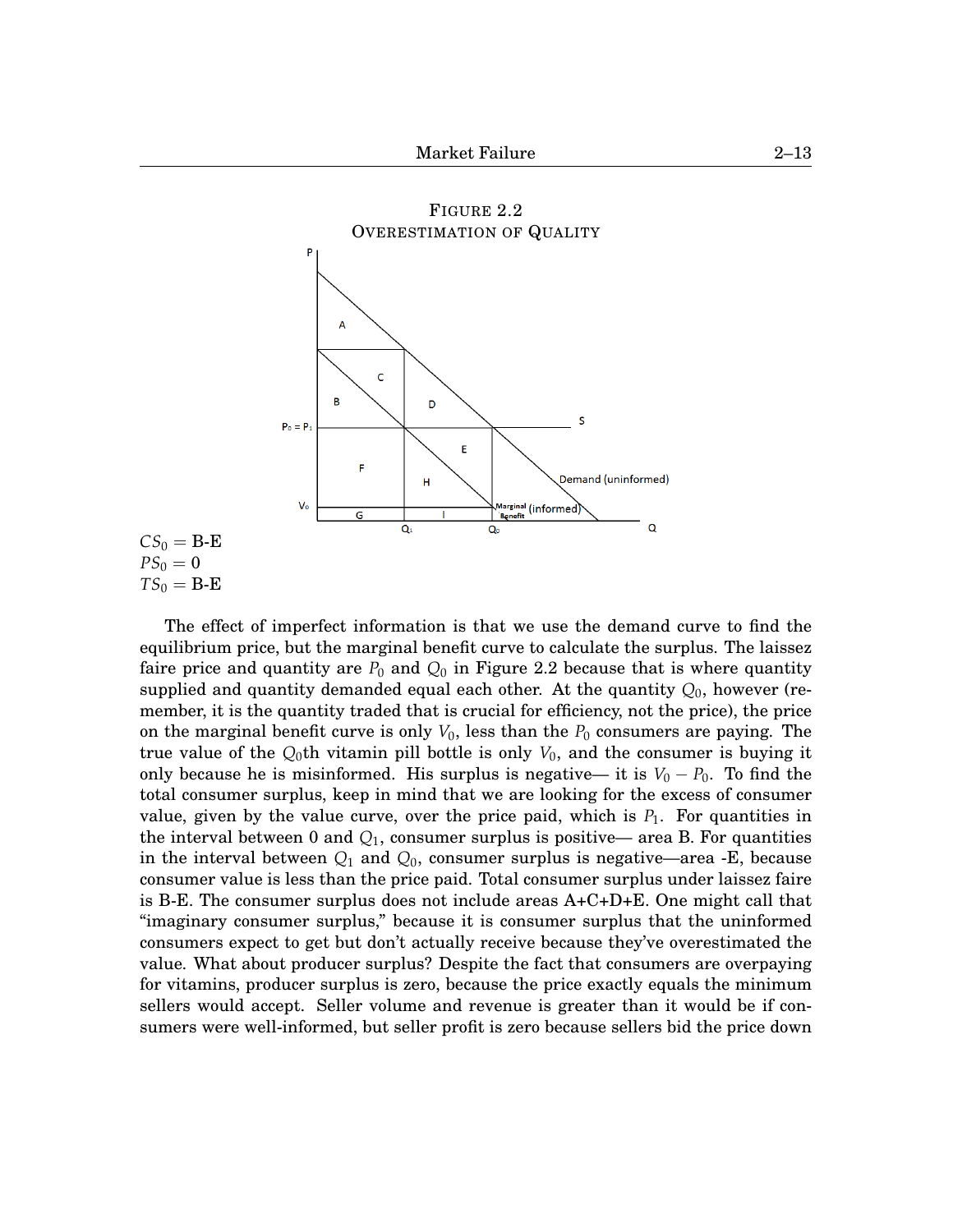to marginal cost.

Suppose the government keeps the price the same (so  $P_1 = P_0$ ), but reduces the quantity to  $Q_1$ . The consumer surplus for the units in the interval from 0 to  $Q_1$  is still B. No surplus, positive or negative, is earned for greater quantities. The producer surplus is still zero. Total surplus has increased by amount E, so government intervention has raised surplus.

 $CS_1 = B$  $PS_1 = 0$  $TS_1 = B$ That regulatory policy was to assign the quantity  $Q_1$  and keep price at  $P_0$ . There is excess demand, however, because consumers still are mistaken about the value of the vitamins and the government has kept the price at *P*0. Excess demand results in rationing—some consumers are able to buy and some are not.

If the rationing is efficient, that maximizes consumer surplus as just described. Under inefficient rationing some consumers with high values for vitamins would fail to find a seller but some with low values between  $V_0$  and  $P_0$  would succeed. In that case, the regulation would still result in inefficiency, possibly even more than under laissez faire, if it happens that high-value consumers with potential positive surplus can't buy, but low-value consumers with negative surplus can find a seller.

This shows why the particular policy remedy matters. If the government can somehow teach everyone the correct information, it does not have to regulate the quantity sold and the excess demand will disappear. Consumers will use the informed demand curve, and will naturally demand quantity  $Q_0$  without the need for the government to force it on them.

This whole story of overestimation depends on consumers being fooled. Such mistakes are unlikely to last long. Soon, consumers will realize they can't trust producer claims and they will stop buying. This is still market failure, however, and perhaps even worse failure, because the market can completely dry up because of distrust. Consumers and producers alike will welcome government intervention if it can prevent false claims.

# **2.5: Externalities (Spillovers)**

If someone takes an action which affects someone else but neither party can compel an exchange of money, we say the action **imposes an externality**. The classic example is when a company sells a product to consumers but generates pollution that hurts a third party who cannot force consumers or company to pay for the damage. A better word for the effect than "externality," would be "spillover", but "externality" has long been the established economic term. The motivation for the word "externality" is that the effect is external to the parties and transactions generating it.

Externalities could come up in our running example of Brown and Smith. Suppose that buyer Brown, after buying whisky from seller Smith for \$10 and drinking it, throws the bottle onto the sidewalk in front of third party Theodore's house, where it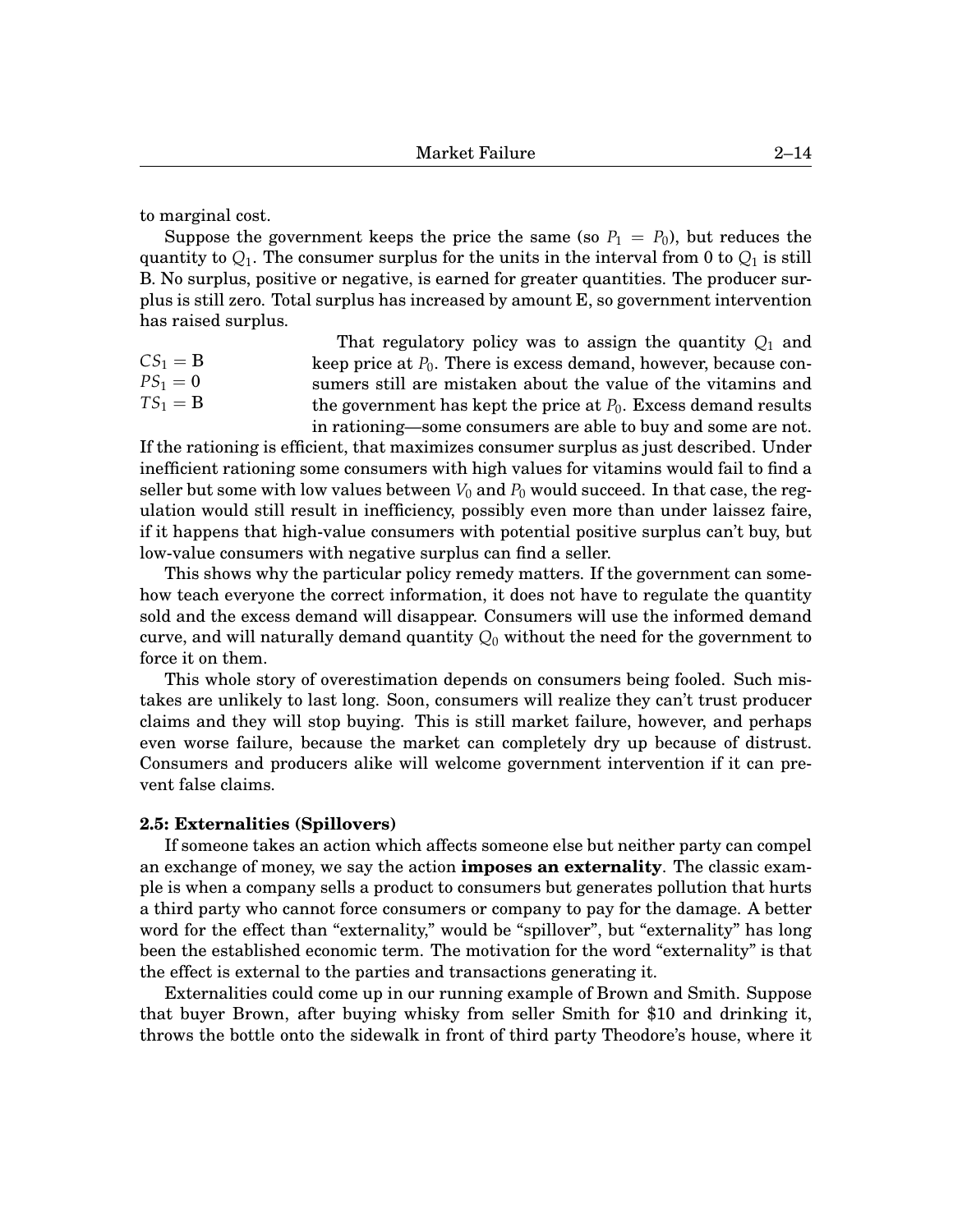shatters and cost Theodore \$20 to clean up.

The transaction between Brown and Smith has still created surplus of \$7 as far as those two are concerned—Brown's value is \$15 so he gets \$5 surplus, and Smith's is \$8 so he gets \$2 surplus. Consumer and producer surplus are not hurt by externalities, as they would be under monopoly or imperfect information. The problem is Theodore, the third party. External to the transaction, he suffers a value loss of \$20. This loss is a **negative externality** because it inflicts harm on the third party. The negative externality of \$20 more than wipes out the gains from trade of \$7, so the whisky transaction reduces total surplus.

Just because there is a harmful externality to other people, however, does not mean that a trade is inefficient. If Theodore's loss had only been \$6, there would be a negative externality but the transaction would have been surplus maximizing anyway, since the externality would be less than the gains from trade. The usual effect of externalities is not that the entire market should be shut down, but that too many trades take place because even trades that add very little to consumer and producer surplus still harm third parties.



<span id="page-14-0"></span>Figure 2[.3](#page-14-0) shows how output is too high when there are negative externalities. The supply of newsprint comes from a large number of competing paper mills, all with the same technology and costs, so the supply curve is flat. Paper mills are located on rivers, because they use a lot of water, and they return polluted water to the river. Making one unit of newsprint creates pollution that harms people downstream by amount  $X = 1$ , a negative externality. The **private cost** is  $P_0 = 3$ , but the **social cost** is  $P_0 + X = 4$ . The private cost is the cost to the suppliers; the social cost is the private cost plus any third-party costs.

The laissez faire equilibrium price and quantity are determined only by the behavior

of buyers and sellers, not by the third parties affected by the externality, so they are  $P_0 = 3$  and  $Q_0 = 100$ , where the quantity demanded of newsprint equals the quantity supplied. Consumer surplus is A+B+C, and producer surplus is zero (because of supply being perfectly elastic). We must go beyond consumer surplus and producer surplus to calculate the effect on third parties. The people downstream suffer harm of *X* per unit times the quantity  $Q_0$ . Their surplus is thus  $-X \cdot Q_0$ , amount -(B+C+D).

Now let the government regulate by assigning output limits to each firm that reduce industry output to  $Q^*$ . Consumers will bid the price up to  $P_0 + X$ , since there would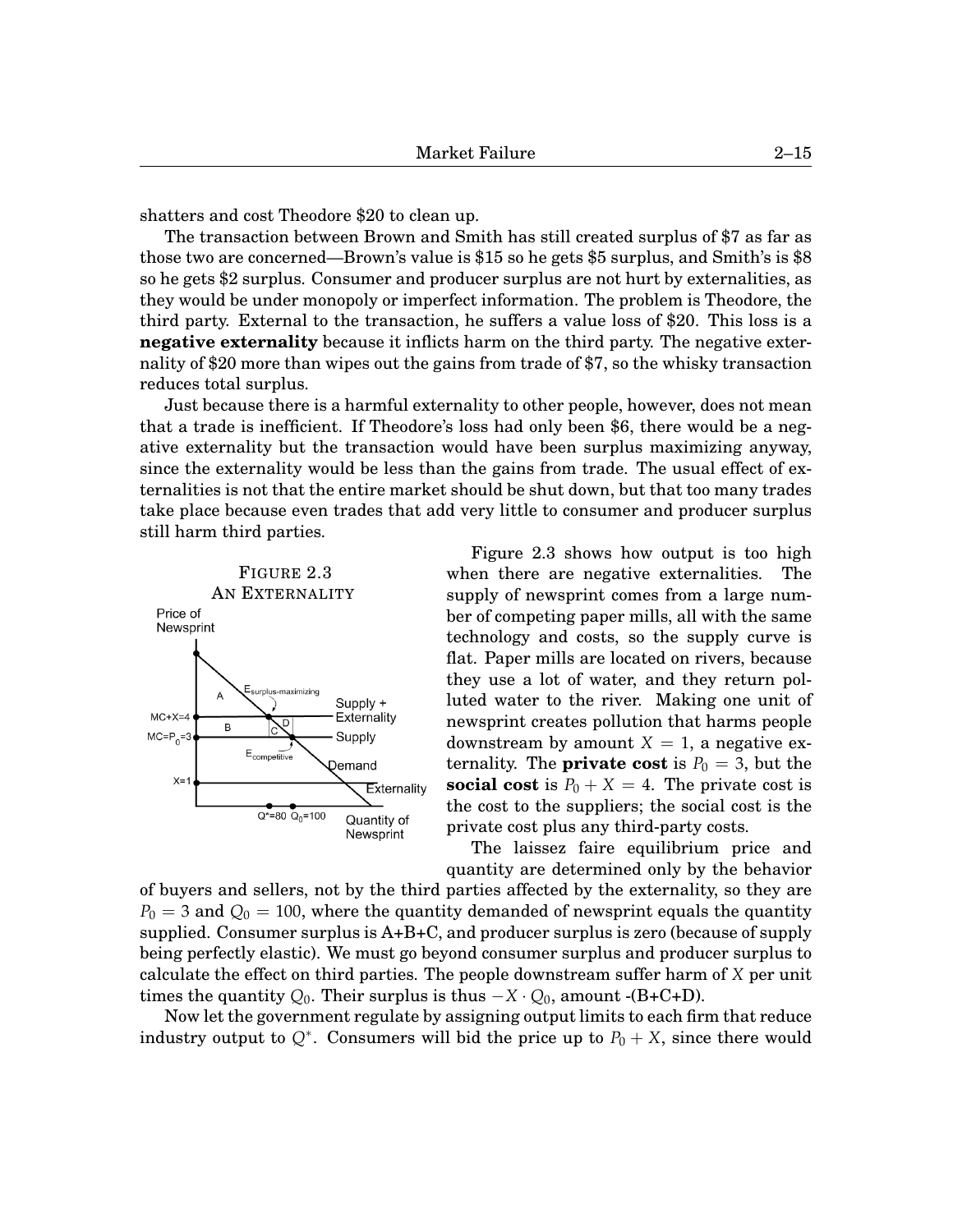be excess demand at  $P_0$ . You might wonder why there isn't excess supply at  $P =$ *P*<sup>0</sup> + *X*. The reason is that the government has limited the supply to the number of licenses issued, so at  $P = P_0 + X$  every seller who is allowed to sell will find a buyer. Consumer surplus falls to A, and producer surplus rises to B. People downstream still have negative surplus of -B because of the externality, but it has diminished because of the decline in output.

$$
CS0 = A+B+C\nPS0 = 0\nThird Party Surplus0 = -B-C-D\nTS0 = A - D\nCS1 = A\nPS1 = B\nThird Party Surplus1 = -B\nTS1 = A
$$

Total surplus has risen because of the output licenses. The free market resulted in inefficiently high output, which government regulation corrected. It is unexpected that pollution regulation has ended up benefitting the paper mills, adding *B* to their surplus, but that is one of

the benefits of surplus analysis—it helps companies and consumers realize just what kinds of policies benefit them. I chose the particular pollution control policy carefully: output restriction rather than required pollution control equipment or fines for every ton of pollution released. In a later chapter we will look at such policies.

Externalities can be seen as a problem of weak property rights. In the whisky example, Brown shatters the bottle on Smith's sidewalk. A solution would be for the government to make it clear that although Brown does have the right to walk on Smith's sidewalk, he does not have the right to shatter glass there. The government would also have to enforce the right by making Brown fear the police too much to break the bottle or forcing him to pay compensation. If the people downstream of the paper mills owned the river or the right to clean water, they could make the paper mills pay for the privilege of polluting the water. Better enforcement of property rights is indeed a good solution to some externalities— broken glass on sidewalks, for instance. In the pollution example, however, having all the downstream victims enforce the property right is more cumbersome and other policies are more common.

# **Positive Externalities**

**Positive externalities** are spillover effects that benefit third parties. Suppose Brown and Smith are neighbors. Brown is deciding whether to pay \$500 to plant a redbud tree in his yard. If Brown plants the tree, Smith receives a benefit of \$200 that is, he would be willing to pay up to \$200 to have the tree next door. That \$200 is a positive externality, a beneficial spillover.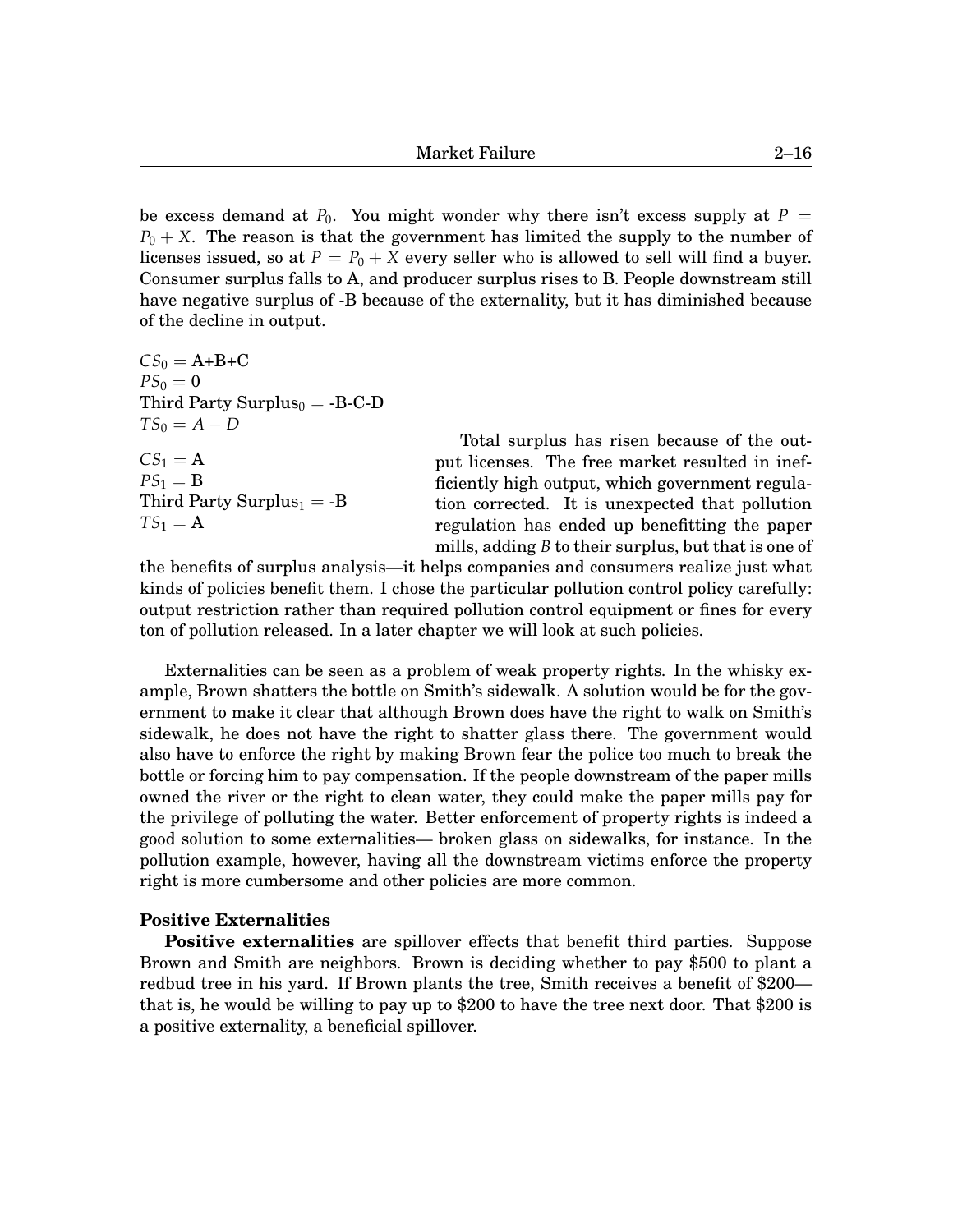Positive externalities create surplus. We would not make the world a better place by somehow eliminating the positive externality of Smith's enjoyment of Brown's tree. Paradoxically, however, positive externalities are both good in themselves and a source of market failure. The reason is that the market does not generate enough of them.

The problem is that Brown fails to take into account the entire benefit of the redbud tree when he makes his decision. If Brown would pay up to \$450 to have the tree, we say that his **private benefit** is \$450, the height of his demand curve. The **social benefit** is the private benefit plus any positive externalities, which sums to \$650 here. The private benefit of \$450 is less than the \$500 cost, so Brown will not plant the tree, but the social benefit of \$650 is greater than \$500, so surplus maximization says the tree should be planted.

Brown fails to plant the tree because he makes his decision in isolation, ignoring benefits external to himself. If he and Smith were to talk and make a deal, Smith would be willing to pay him an amount—say, \$150—that would make Brown plant the tree. Why not make the deal, then? Maybe Smith thinks Brown is bluffing when he says his value for the tree is less than \$500— that Brown will plant the tree anyway, even if Smith refuses to help pay. Or Brown may be too embarassed to ask Smith for money, because that makes him look like a crass, selfish person who isn't willing to beautify his yard to please his neighbors.

There is a special terminology used for goods with positive externalities. We say that Brown's tree is a **nonexcludable** good because Brown cannot exclude Smith from enjoying it. We say that it is also a **nonrivalrous** good because when Smith enjoys it that does not impose any extra costs on Brown. A good that is both nonexcludable and nonrivalrous is called a **public good**. On a small scale, the tree is a public good. On a larger scale, national defense is the classic public good. If citizens eveywhere in the rest of the United States except Kansas voluntarily contribute to hire an army to defend themselves against invasion, the Kansas citizens nonetheless get the benefits of the protection (so it is nonexcludable), though without increasing the costs of the others (it is nonrivalrous). Telling China it can invade Kansas but not the rest of the United States is simply not feasible. As a result, we do not expect to see the market maximize surplus. The rest of the United States must coerce Kansas to pay its fair share of national defense.

It can be hard to decide whether an externality is, on net, positive or negative. Vince Hannemann's "Cathedral of Junk," is one of the tourist sites of Austin, Texas. Tourist vans stopping by to see it, but the neighbors don't like it. After 21 years of gradual construction, the city threatened to demolish it in 2010 because of lack of a building permit. Whatever the law may be, would the demolition increase surplus, or  $\rm{reduce}$  it? $\rm{^8}$  $\rm{^8}$  $\rm{^8}$ 

<sup>&</sup>lt;sup>8</sup>"A Junk Pile Grows in Texas, but Is It Art? Austin Project Bugs Neighbors, Attracts Hoards of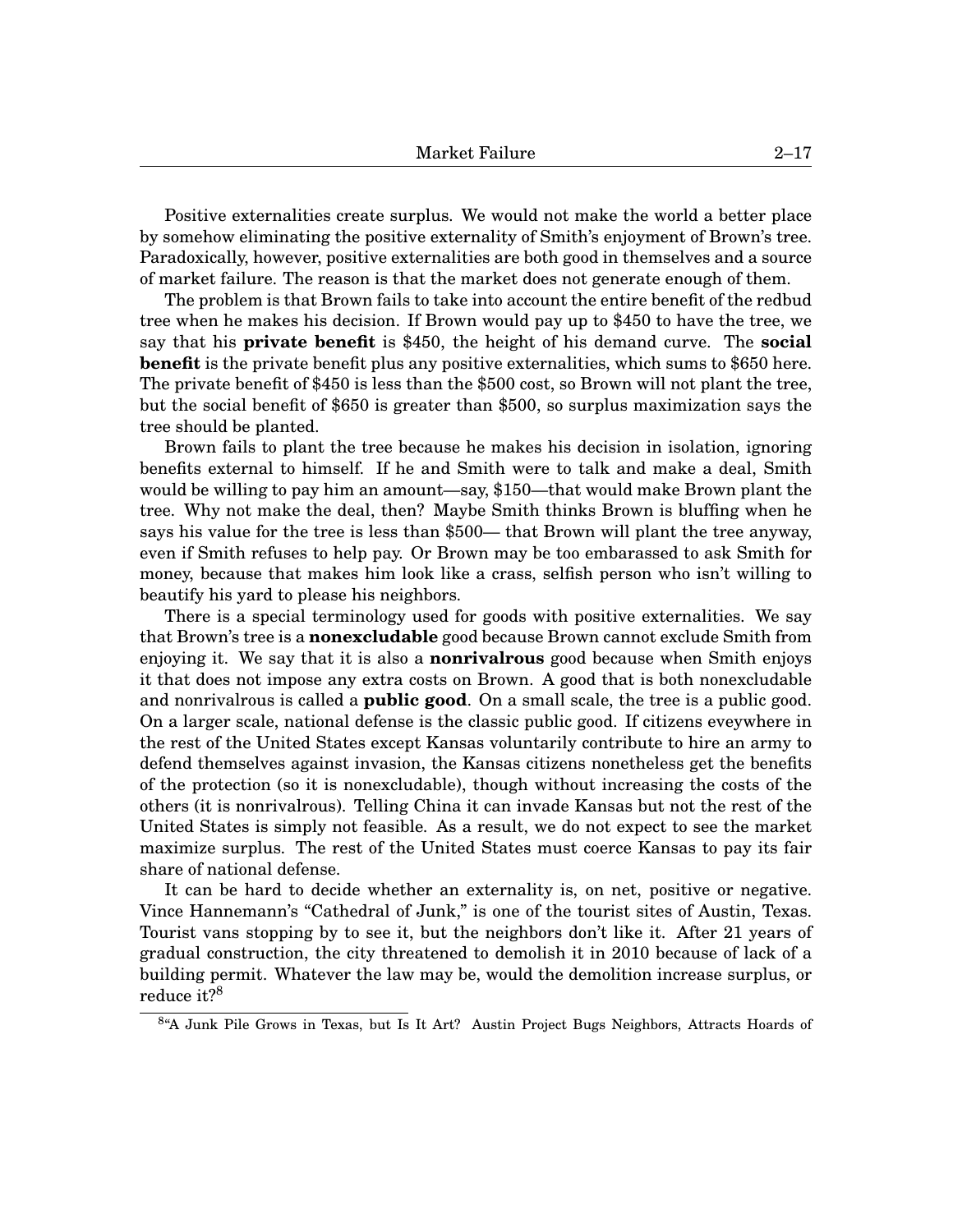## **Real versus Pecuniary Externalities**

The shattered whisky bottle, the water pollution, and the tree in the yard create **real externalities**: spillovers such that someone's action affects the utility of someone else directly rather than through prices. If the spillover results from prices, it is called a **pecuniary externality**.

If Smith has been regularly selling whisky at \$10/bottle to Brown, making a profit of \$2 per bottle, and then Anderson kills Smith's sales by selling at \$7/bottle, Anderson has inflicted a negative externality of \$2/bottle on Smith because he deprives Smith of that amount of surplus. Anderson has certainly hurt Smith, but it would be very strange if this were market failure, because competition is not market failure but the very process by which markets reach optimality. And in fact a pecuniary negative externality like this does not reduce surplus.

Suppose Anderson's cost is \$6 per bottle. Smith has indeed lost \$2 per bottle, but Brown has gained \$3 and Anderson has gained \$1, so total surplus has gone up, not down, as a result of Anderson's accidental harming of Smith. It has risen by \$2, the amount by which production has gotten cheaper when Anderson with his \$6 cost replaces Smith with his \$8 cost. A pecuniary negative externality indeed harms someone, but the harm is either exactly balanced by a gain to someone else or exceeded, as happened here. The losers from new competition are unhappy, and often call for regulation to exclude the competitors who are hurting them, but the harm does not reduce total surplus. In a well-functioning marketplace, pecuniary externalities are inevitable and desirable. $9$ 

# **Coordination and Network Externalities**

A special type of externality arises when what one person does depends on what he expects others to do. When expectations matter, there may exist a number of stable configurations of behavior, each with its own set of expectations, and some of these equilibria may lead to better results than others.

If we look at the situation from before the whisky is produced, Smith will not spend \$8 to produce the whisky unless he expects Brown to buy it. But Brown will not waste time visiting Smith unless he thinks Smith has whisky to sell. In one equilibrium, the whisky is produced and traded; in a second equilibrium, with lower surplus, Browna stays home and no whisky is produced. This has been suggested as a cause of business cycles; people in the general economy will not produce goods unless they expect other

Tourists," *The Wall Street Journal* (April 24, 2010).

<sup>9</sup>On pecuniary externalities, see R. Tresch, *Public Finance: A Normative Theory* (1981) p. 91; Jacob Viner, "Cost Curves and Supply Curves," 3 *Zeitschrift fur National-Okonomie* (1932), (reprinted in American Economic Association, *Readings in Price Theory*, (1952) (the origin, so far as I know, of the term "pecuniary externality"); Allyn Young, "Pigou's Wealth and Welfare," *The Quarterly Journal of Economics*, 27: 672–686 (August 1913).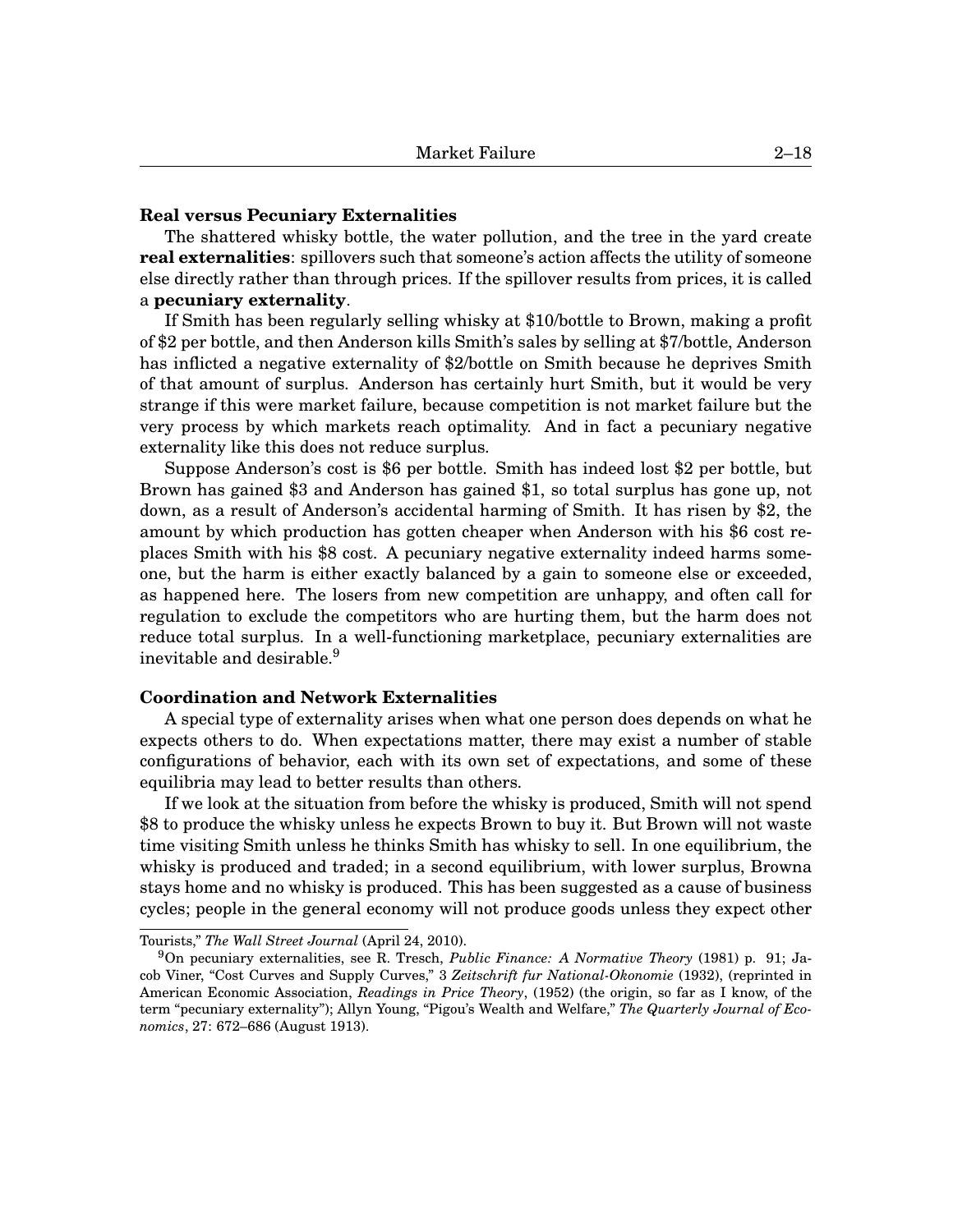people to produce goods for which to exchange them. One equilibrium has low production and low welfare; another has high production and high welfare. Government jawboning might shift the economy from one equilibrium to the other.

<span id="page-18-0"></span>BOX 2[.3](#page-18-0) A MEDIEVAL LAWSUIT

"This is like the case of 11 Henry IV, p. 47: one schoolmaster sets up a new school to the damage of an ancient school, and thereby the scholars are allured from the old school to come to his new; the action there was held not to lie. But suppose Mr. Hickeringill should lie in the way with his guns, and frighten the boys from going to school and their parents would not let them go thither, sure that schoolmaster might have an action for the loss of his scholars. 29 Edward III, p. 14. A man hath a market, to which he hath toll for horses sold; a man is bringing his horse to market to sell; a stranger hinders and obstructs him from going thither to the market; an action lies because it imports damage.'

*Notes:* "The action there was held not to lie" means the court rejected the lawsuit on the grounds that no one's rights had been violated. "Toll for horses sold" is the commission the market owner charged to anyone who sold horses there.

Pessimistic expectations also generate runs on banks. Each depositor is afraid the other depositors are going to try to withdraw their money first, leaving none for him, so he runs to the bank to take out his money. When everybody does that, even an otherwise healthy bank does not have enough funds on hand. In one equilibrium, nobody expects a bank run, so withdrawals stay at a normal level and the bank is able to fund them. In a second equilibrium, everybody expects a bank run, so a run does happen and the bank cannot pay everyone. Government deposit insurance is intended to eliminate the bad equilibrium, although we have seen in more than one banking crisis that government bailouts introduce their own problems.

Expectations also matter when there are **network externalities**: a consumer gets more benefit from a good if more other people are using the same kind of good. Telephones are the paradigmatic example. Hav-

ing the only telephone in the world is useless, because there's nobody else to call. When more people buy telephones, they become more useful because there are more people to call. Software is another example: the fact that most people use the Microsoft Windows operating system makes it more attractive.<sup>[10](#page-0-1)</sup>

Network externalities can generate market failure through multiple equilibria as bank runs do. Software product A might be better than product B, but if the expectation is that everyone will use A, that expectation is self-fulfilling. Everyone might prefer a simultaneous shift to product B, but nobody wants to be the first to shift.

Compatibility between different companies' products can also create coordination problems. If two companies produce a product according to the same standard, sales of both can increase because of the interchangeability. The government can be helpful in setting a standard railway gauge or a standard technology for high-definition

<sup>10</sup>On network effects see Oz Shy, *The Economics of Network Industries* (2001).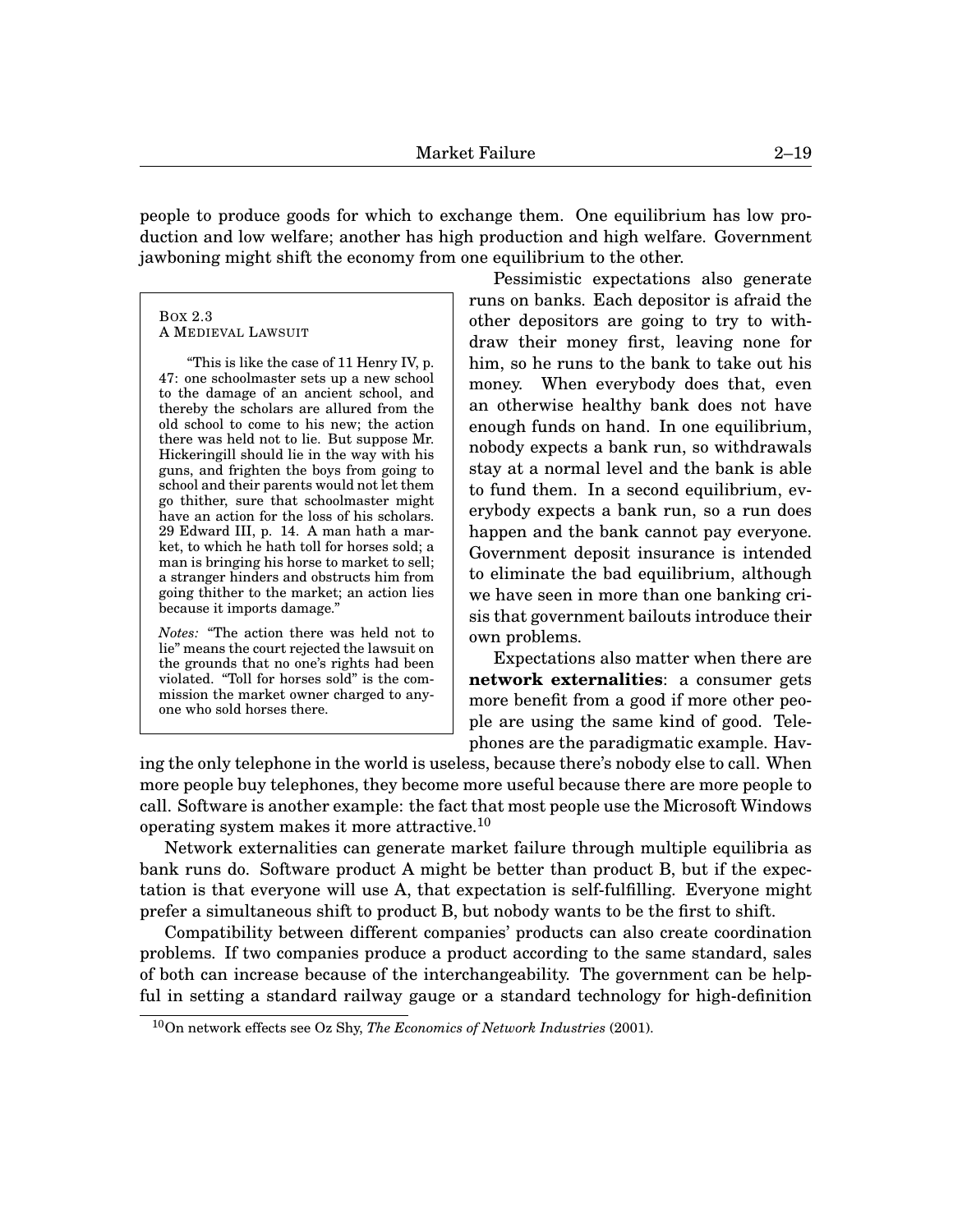television.

Much of the coordination function of government is a background function, like protecting property rights, rather than requiring active and continual intervention. Money solves a coordination problem. People wish to trade with each other, but it is very inconvenient to have to figure out that value of the goods a person produces in terms of the value of every other good, and very inconvenient to carry around truckfuls of each thing produced for use in barter. I teach students and write books; would I have to carry books and students to the grocery store to exchange for pancake mix? Instead, the government provides money as a unit of account and medium of exchange.

## **2.6: Market Failure and Market Solutions**

We have seen a number of sources of market failure, defects in the market that can result in total surplus not being maximized. We started with weak property rights and contract enforcement. An important function of government is to clarify who owns what and to protect property against theft and destruction. A second step is to enforce contracts so that people can trade property without worrying about whether the person on the other side of the trade will do what he promised.

The rest of the chapter was on the Big Three of market failure: market power, imperfect information, and externalities. A firm has market power if it can affect the market price by how much output it produces. A firm with market power can restrain its output to drive up the price, but in the process it hurts buyers more than it helps itself. Imperfect information can cause many different problems, but the simplest one is that if buyers cannot judge quality, sellers will be tempted to take advantage of them by selling shoddy goods. Externalities are spillover effects onto third parties who are not involved in a transaction. They cause markets to fail because the harm to third parties are involuntary. The third party cannot charge for the harm, and so the external cost of the transaction is ignored by the parties who make the decisions.

By now, you may think that Chapter 1's optimism about market efficiency was completely misplaced. Don't practically all sellers have at least a little market power? Maybe a farmer can't get away with raising the price of his corn, but every small shop can raise its prices and keep most of its customers for at least a while. Isn't information always imperfect? Sellers know a lot more about their products than buyers do, and buyers don't know all the prices of all the sellers in the market. Aren't externalities pervasive? "No man is an island," as John Donne said.<sup>[11](#page-0-1)</sup> What I buy affects me, and thereby affects my friends and family; every extra ounce of fat imposes a negative

 $11^{\circ}$ No man is an island, entire of itself; every man is a piece of the continent, a part of the main. If a clod be washed away by the sea, Europe is the less, as well as if promontory were, as well as if a manor of thy friend's or of thine own were. Any man's death diminishes me, because I am involved in mankind; and therefore never send to know for whom the bell tolls; it tolls for thee." John Donne, *Devotions upon Emergent Occasions*, Meditation XVII (1654), <http://isu.indstate.edu/ilnprof/ENG451/ISLAND/text.html>.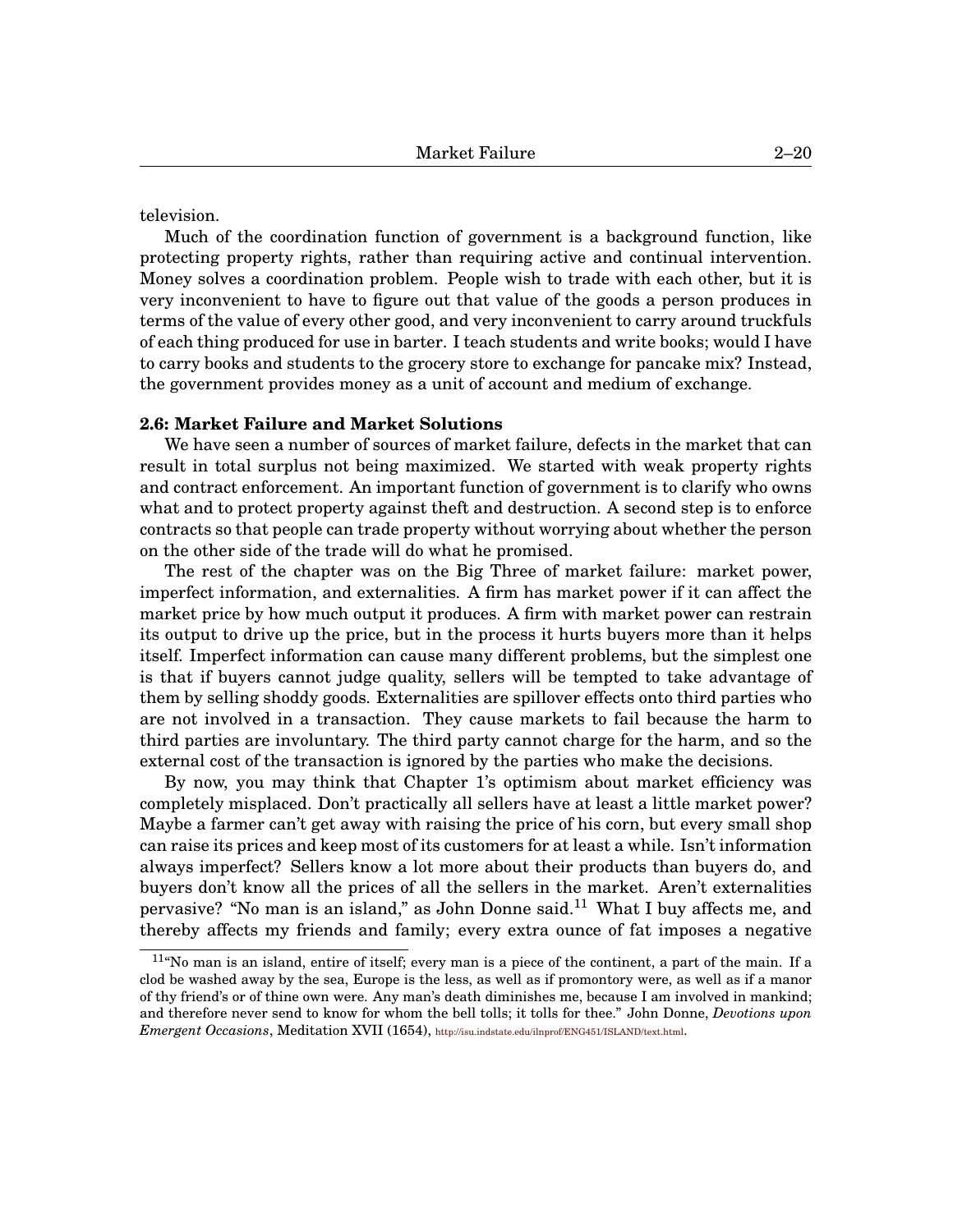externality on those who care about my survival. One extra ounce of fat is trivial, I may say as I buy my bag of potato chips (or as I buy my third bag of potato chips). But I must still concede that the market at least fails by a little bit to maximize surplus. Economists maintain their beliefs in the marketplace anyway, for two reasons.

First, there are market solutions to market failure. Market power is limited by entry of competitors. Poor information is limited by advertising. Externalities are limited by voluntary agreements to limit harmful behavior. We will look at these in detail in the various chapters.

The monetary character of economic transactions limits surplus loss, because where surplus is not maximized, there is profit to be made. The making of the profit will ameliorate the imperfection, though at a cost. It may not matter, for example, whether consumers can themselves test the quality of car bumpers, because either competing sellers will themselves try to demonstrate quality to obtain competitive advantage, or new businesses will enter (such as the many car magazines one can buy at supermarkets) to sell information to consumers at a small price. Similarly, the losses from externalities are limited by the possibility of the third parties making a deal with whoever is creating the externality. Before we impose government regulation, we should ask whether market failure is being solved by some market institution. Maybe we do not need the government after all.

The second reason not to give up on the market is a less happy one: the government might do even worse. This is particularly true if the market failure is small. Just as there is market failure, so there is government failure, and government failure, in fact, is the rule rather than the exception. Chapter Three will explain.